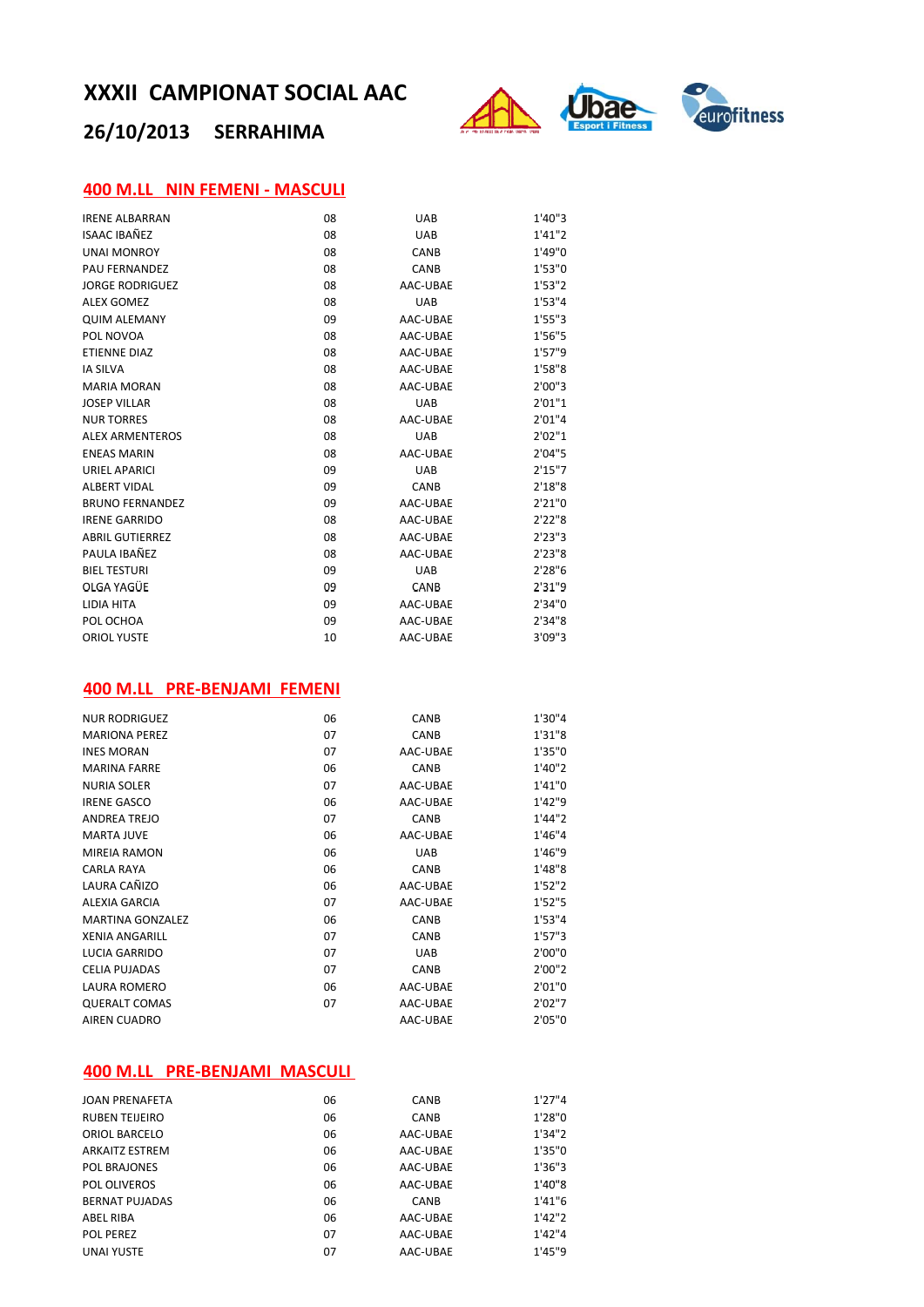

# **26/10/2013 SERRAHIMA**

## **400 M.LL PRE‐BENJAMI MASCULI (Cont)**

| <b>VICTOR LEON</b>   | 06 | CANB        | 1'47''3 |
|----------------------|----|-------------|---------|
| <b>JUAN SANTOJA</b>  | 07 | <b>UAB</b>  | 1'48"5  |
| MARC BOLDO           | 07 | <b>UAB</b>  | 1'49"2  |
| <b>MARC REY</b>      | 07 | <b>CANB</b> | 1'51''6 |
| DARIO GALLARDO       | 07 | <b>CANB</b> | 1'51"9  |
| <b>EDUARD PASTOR</b> | 07 | AAC-UBAE    | 1'54"9  |
| POL REÑE             | 07 | CANB        | 1'57''5 |
| TEO YAGÜE            | 07 | CANB        | 2'00''4 |
| YAGO MOYA            | 07 | <b>UAB</b>  | 2'04"1  |
| <b>PAU ANDUREN</b>   | 07 | CANB        | 2'09''8 |
| JORDI MUÑOZ          | 07 | <b>UAB</b>  | 2'10''3 |
| PEDRO LUCAS          | 07 | <b>UAB</b>  | 2'10''6 |

## **60 M.LL BENJAMI FEMENI**

| 1ª SERIE                        |     |               |      |
|---------------------------------|-----|---------------|------|
| <b>IGAMBO MUAKUKU</b>           | 04  | CANB          | 9"5  |
| <b>LAIA GIL NUEZ</b>            | 04  | <b>NASTIC</b> | 9"9  |
| ALBA RUIZ HERNANDEZ             |     | CANB          | 10"3 |
| LARA DE LA HOZ                  | 04  | CANB          | 11"0 |
| <b>MARIA MUNTANER</b>           | 04  | CANB          | 11"3 |
| LIDIA SERRANO RAMIREZ           | 04  | UAR           | 11"4 |
| 2ª SERIE                        |     |               |      |
| <b>GLORIA MACHIN</b>            | 04  | <b>NASTIC</b> | 9"5  |
| <b>JOANA PUJADES</b>            | 04  | CANB          | 10"0 |
| <b>CARLA CUEVAS</b>             | 05  | CANB          | 10"2 |
| <b>I AIA CANTARELL</b>          | 04  | AAC-UBAE      | 10"4 |
| <b>CLAUDIA SANTOS PEREZ</b>     | 04  | AAC-UBAE      | 10"8 |
| <b>NEREA</b>                    | 05  | AAC-UBAE      | 13"0 |
| 3ª SERIE                        |     |               |      |
| MARINA ABELLO SIMON             | 04  | AAC-UBAE      | 9"8  |
| <b>GEORGINA SERRA BONAFONTE</b> | 0.5 | AAC-UBAE      | 10"5 |
| <b>FRIKA ROBI FDA</b>           | 04  | CANB          | 10"8 |
| <b>MARINA ARROYO</b>            | 04  | CANB          | 11"4 |
| NATALIA GONZALEZ DE UGARTE      | 04  | CANB          | 12"4 |
| <b>ALICIA ANTON AGUILAR</b>     | 04  | AAC-UBAE      | 12"6 |
| 4ª SERIE                        |     |               |      |
| <b>VICTORIA VILASECA</b>        | 04  | AAC-UBAE      | 10"3 |
| HELENA LACAMBRA MUÑOZ           | 05  | CANB          | 11"4 |
| <b>LAIA RONCERO</b>             | 05  | CANB          | 11"6 |

## **60 M.LL ALEVI FEMENI**

| 1ª SERIE               |    |             |      |
|------------------------|----|-------------|------|
| <b>MELANGO MUAKUKU</b> | 02 | CANB        | 8"9  |
| PAULA PEREZ NICASI     | 03 | AAC-UBAE    | 9"2  |
| NEREA GUMA BERRAR      | 03 | AAC-UBAE    | 9"4  |
| <b>CRISTINA DURAN</b>  | 03 | <b>CANB</b> | 9"7  |
| SARA GOL               | 02 | AAC-UBAE    | 9"9  |
| CARLA BALLESTEROS      | 02 | AAC-UBAE    | 10"7 |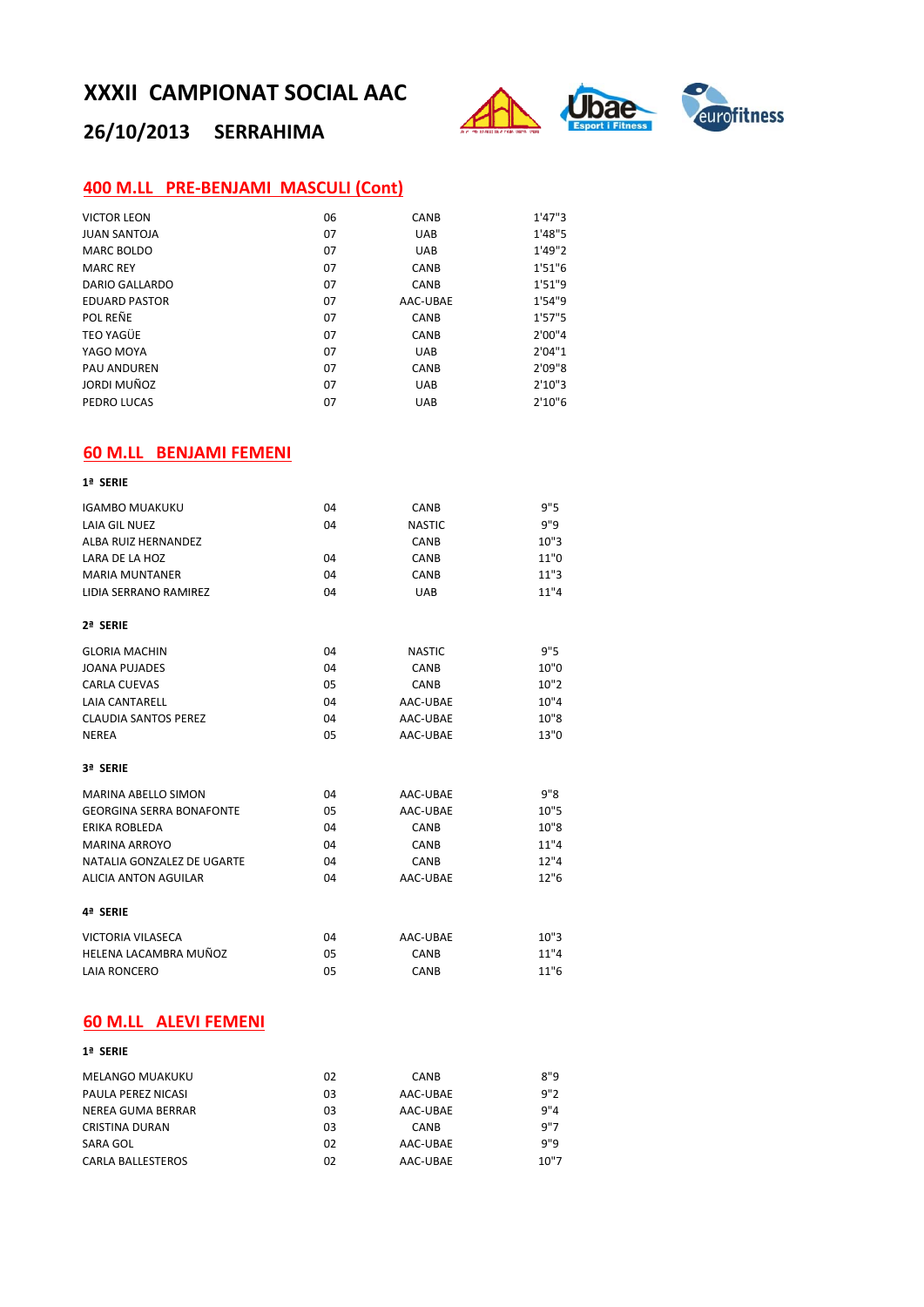# **26/10/2013 SERRAHIMA**



#### **2ª SERIE**

| <b>JUDIT GIL PEREZ</b>                       | 02       | CANB                 | 9"5          |
|----------------------------------------------|----------|----------------------|--------------|
| ANA PASTOR SAN MIGUEL                        | 02       | CANB                 | 9"7          |
| <b>MARTA OLIVERA</b>                         | 03       | AAC-UBAE             | 10"4         |
| MARINA CAÑIZO MESTRE                         | 02       | AAC-UBAE             | 10"7         |
| <b>EVA MENDEZ LOPEZ</b>                      | 03       | AAC-UBAE             | 11"0         |
| <b>CARLOTTA GOBBATO</b>                      | 03       | AAC-UBAE             | 14"2         |
| 3ª SERIE                                     |          |                      |              |
| <b>CARLA ALFONSO</b>                         | 02       | LLUÏSSOS             | 9"2          |
| <b>ESTELA GARRIDO RUBIO</b>                  | 03       | UAB                  | 9"3          |
| ANA ANTON AGUILAR                            | 03       | AAC-UBAE             | 10"2         |
| LUCIA BARRAZA LOPEZ                          | 02       | CANB                 | 10"4         |
| <b>CRISTINA PRENAZETA</b>                    | 02       | CANB                 | 10"5         |
| <b>ANDREA GARCIA RODRIGUEZ</b>               | 00       | AAC-UBAE             | 11"3         |
| 4ª SERIE                                     |          |                      |              |
| IRIA TEJEIRO GAMEZ                           | 02       | CANB                 | 9"9          |
| <b>CLARA ALEGRE CASTELLA</b>                 | 02       | AAC-UBAE             | 10"1         |
| <b>ANNA TRAVESSET SAGRE</b>                  | 02       | CANB                 | 10"4         |
| <b>ANDREA ACERA</b>                          | 02       | CANB                 | 10"6         |
| ALEXIA PALOMERO DONADEU                      | 02       | AAC-UBAE             | 11"0         |
| <b>AISHA SHARMA</b>                          | 03       | AAC-UBAE             | 11"6         |
| 5ª SERIE                                     |          |                      |              |
| PAULA ARMENGOL                               | 02       | AAC-UBAE             | 9"3          |
| <b>MARTINA LACAMBRA</b>                      | 02       | CANB                 | 9"5          |
| <b>DUNA MALET</b>                            | 03       | AAC-UBAE             | 9"8          |
| <b>CLARA LAS HERAS RUPEREZ</b>               | 03       | AAC-UBAE             | 10"0         |
| <b>CARLA CASCON</b>                          | 02       | <b>UAB</b>           | 10"9         |
| AINHOA PEREZ DIAZ                            | 03       | <b>NASTIC</b>        | 11"2         |
| 6ª SERIE                                     |          |                      |              |
| <b>NURIA MANCHON PAGES</b>                   | 02       | <b>UAB</b>           | 9''4         |
| <b>MARTINA SUBIRATS</b>                      | 03       | AAC-UBAE             | 9"6          |
| CARLA ALTABELLA PROS                         | 03       | AAC-UBAE             | 9"9          |
| PAULA MORENO RIVERA                          | 03       | <b>NASTIC</b>        | 10"2         |
| ALBA SALVADOR LOPEZ                          | 02       | UAB                  | 10"8         |
| <b>80 M.LL INFANTIL FEMENI</b>               |          |                      |              |
| 1ª SERIE                                     |          |                      |              |
|                                              |          |                      |              |
| NURIA SOLSONA SADURNI<br>CLARA GABALDON GRAU | 00<br>00 | AAC-UBAE<br>AAC-UBAE | 10"5<br>10"9 |
| <b>ALBA VERGES</b>                           | 01       | AAC-UBAE             | 1129         |
| <b>NEREA RABAIXET</b>                        | 01       | AAC-UBAE             | 12"1         |
| AINA CASANELLAS                              | 01       | AAC-UBAE             | 12"5         |
| <b>BERTA ALTABELLA PROS</b>                  | 01       | AAC-UBAE             | 12"9         |
| 2ª SERIE                                     |          |                      |              |
| MARINA LARRIBA                               | 01       | AAC-UBAE             | 11"6         |
| ANDREA ILLA OVIEDO                           | 01       | AAC-UBAE             | 11"9         |
| PAULA RODRIGUEZ SOLDEVILA                    | 01       | AAC-UBAE             | 12"3         |
| MERCEDES RUIZ GUILLEN                        | 01       | UAB                  | 12"5         |
| MARTA MENDEZ LOPEZ                           | 01       | AAC-UBAE             | 12"7         |
| JOANA SUBIRATS IVERN                         | 01       | AAC-UBAE             | 12"9         |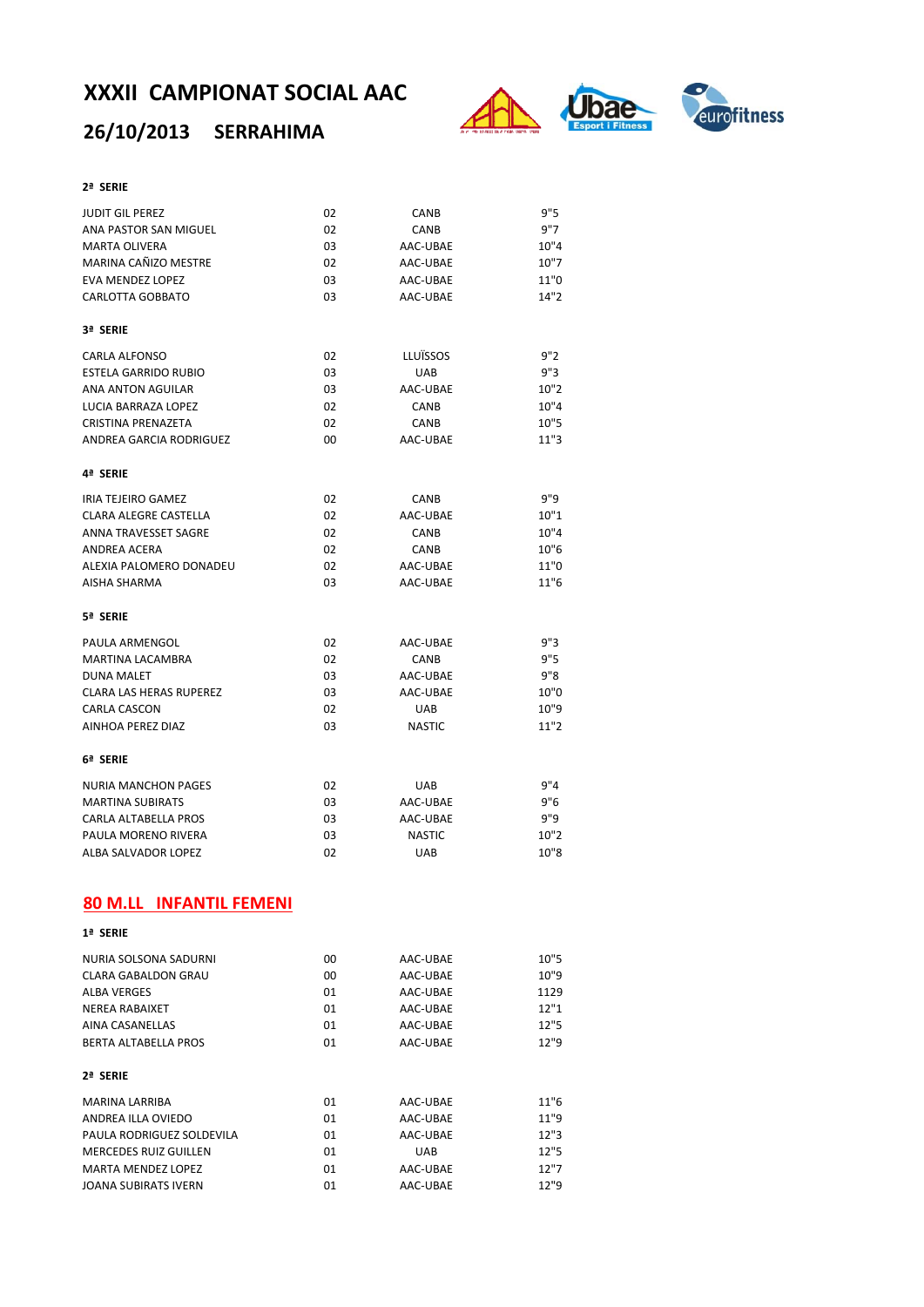# **26/10/2013 SERRAHIMA**



#### **3ª SERIE**

| <b>TERESA SALMERON</b> | 01 | <b>CANB</b> | 11"1 |
|------------------------|----|-------------|------|
| ELISABETH EZQUERRO     | 01 | <b>CANB</b> | 11"8 |
| <b>MARIA MARTIN</b>    | 01 | <b>CANB</b> | 12"3 |
| SOFIA SERRANO RAMIREZ  | 00 | <b>UAB</b>  | 12"5 |
| <b>MARTINA ALEMANY</b> | 00 | AAC-UBAE    | 12"7 |
| NEREA GOMEZ ZAFRA      | 01 | <b>UAB</b>  | 13"0 |
| ANDREA SIVILLA CALVO   | 01 | AAC-UBAE    | 13"4 |

#### **100 M.LL CADET FEMENI**

| 1ª SERIE                     |    |          | Vent: 0,6 |
|------------------------------|----|----------|-----------|
| <b>IRENE REBOREDO DONATO</b> | 99 | LLUÏSSOS | 12"8      |
| CLAUDIA GIL MARTIN           | 98 | AAC-UBAE | 13"3      |
| <b>EMMA PALA LORENTE</b>     | 99 | LLUÏSSOS | 13"5      |
| <b>CARLA RODRIGUEZ</b>       | 99 | LLUÏSSOS | 13"8      |
| <b>RUTH DIAZ</b>             | 99 | LLUÏSSOS | 13"9      |
| <b>JUDITH PEREZ PEREZ</b>    | 99 | AAC-UBAE | 14"5      |
| 2ª SERIE                     |    |          | Vent: 0,7 |
| LAIA BALSELLS SANCHEZ        | 99 | AAC-UBAE | 14"5      |
| ARIADNA MORENO LARA          | 99 | AAC-UBAE | 15"6      |
| SONIA PEÑA MARTIN            | 99 | AAC-UBAE | 16"8      |
| <b>THALIA BUENO VALLES</b>   | 99 | AAC-UBAE | 17"2      |

### **60 M.LL BENJAMI MASCULI**

| 1ª SERIE                        |     |               |      |
|---------------------------------|-----|---------------|------|
| <b>GERARD RODRIGUEZ SANCHEZ</b> | 04  | <b>UAB</b>    | 9"9  |
| <b>QUIM MOUDA</b>               | 05  | CANB          | 11"1 |
| <b>SERGI CASTELL BORRELL</b>    | 05  | AAC-UBAE      | 11"3 |
| <b>HECTOR GOMEZ GALLEGO</b>     | 05  | <b>UAB</b>    | 11"5 |
| <b>PAU RUBIO</b>                | 0.5 | AAC-UBAE      | 11"7 |
| ARNAU SUILS SERRANO             | 05  | AAC-UBAE      | 12"1 |
| 2ª SERIE                        |     |               |      |
| <b>FRANCISCO VEGA PALACIO</b>   | 04  | <b>UAB</b>    | 10"0 |
| <b>GERARD PARENT</b>            | 04  | AAC-UBAE      | 10"5 |
| <b>DANI GARCIA</b>              | 0.5 | AAC-UBAE      | 10"7 |
| <b>ANIOL TORRES CASAS</b>       | 04  | AAC-UBAE      | 11"4 |
| <b>DAVID ROCA</b>               | 05  | CANB          | 11"6 |
| POL GUTIERREZ RAMALO            | 04  | <b>UAB</b>    | 17"4 |
| 3ª SERIE                        |     |               |      |
| <b>JAN FRANCO</b>               | 05  | AAC-UBAE      | 10"1 |
| <b>JORDI FORNOS</b>             | 05  | AAC-UBAE      | 10"6 |
| LUCA VAZQUEZ                    | 04  | <b>NASTIC</b> | 10"8 |
| PERE BALLART                    | 05  | AAC-UBAE      | 11"4 |
| <b>SOREN CARRASCO</b>           | 0.5 | CANB          | 11"6 |
| <b>CRISTIAN VACA</b>            | 04  | <b>UAB</b>    | 12"2 |
| 4ª SERIE                        |     |               |      |
| <b>MARIO TOVAL</b>              |     | AAC-UBAE      | 10"1 |
| <b>IVAN VALENZUELA</b>          | 04  | CANB          | 10"5 |
| <b>MARTI BOTINES</b>            | 05  | AAC-UBAE      | 10"7 |
| <b>JOAN SOLINA</b>              | 04  | CANB          | 11"1 |
| <b>NIL SHARMA</b>               | 06  | AAC-UBAE      | 11"5 |
| IXI'IM RODRIGUEZ                | 05  | AAC-UBAE      | 11"7 |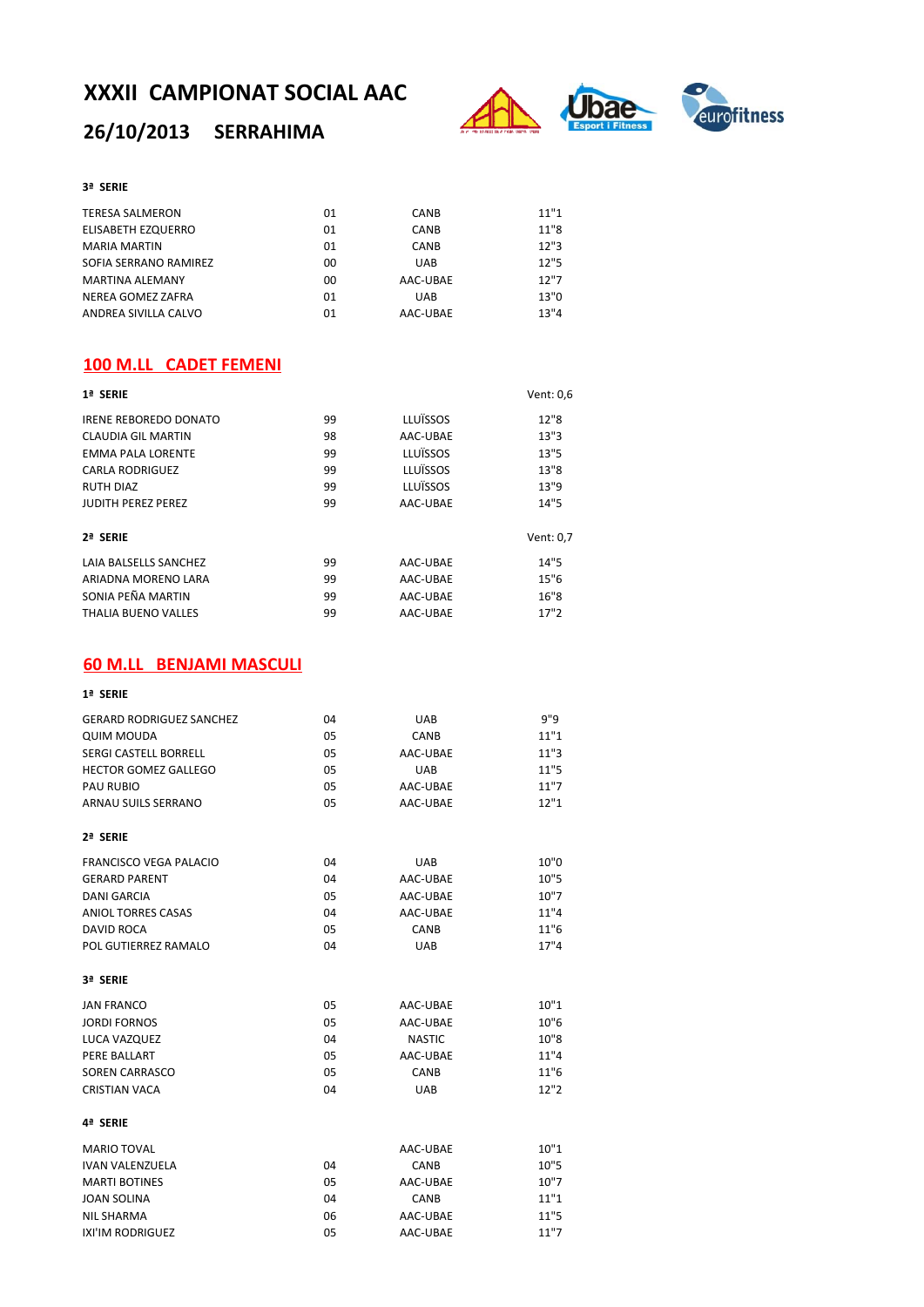# **26/10/2013 SERRAHIMA**



#### **5ª SERIE**

| <b>JOSEP PARAMO</b>  | 04 | AAC-UBAE | 10"2 |
|----------------------|----|----------|------|
| VICTOR MUÑOZ         | 04 | CANB     | 10"4 |
| EZEQUIEL GALAZIA     | 05 | CANB     | 10"6 |
| MARTI SIVIL          | 04 | AAC-UBAE | 10"9 |
| <b>ENZO MARIN</b>    | 04 | AAC-UBAE | 11"3 |
| <b>MIGUEL TOLEDO</b> | 05 | AAC-UBAE | 11"5 |

## **60 M.LL ALEVI MASCULI**

| 1ª SERIE                        |    |            |      |
|---------------------------------|----|------------|------|
| <b>JOAN GEA GONZALEZ</b>        | 02 | <b>UAB</b> | 8"9  |
| <b>JOAN COMAS MARIN</b>         | 03 | AAC-UBAE   | 9"2  |
| <b>JOEL PEREZ</b>               | 03 | AAC-UBAE   | 9"4  |
| <b>LLUC BONAL</b>               | 02 | AAC-UBAE   | 9"9  |
| <b>MARTI ALBARRAN ROCA</b>      | 02 | <b>UAB</b> | 10"2 |
| ALEX DE LA FUENTE               | 03 | AAC-UBAE   | 10"4 |
| 2ª SERIE                        |    |            |      |
| AARON JURADO                    | 02 | AAC-UBAE   | 9"0  |
| <b>ANDREU PERELLO</b>           | 03 | AAC-UBAE   | 9"3  |
| <b>MARCOS BAREA</b>             | 03 | <b>UAB</b> | 9"7  |
| <b>MARIO LOPEZ</b>              | 02 | <b>UAB</b> | 10"3 |
| PAU HERNANDEZ                   | 02 | AAC-UBAE   | 10"7 |
| JOEL CONEJERO FRECHILLA         | 02 | AAC-UBAE   | 11"2 |
| 3ª SERIE                        |    |            |      |
| <b>IVAN BENITO</b>              | 03 | CANB       | 9"7  |
| <b>PAU CIVERA</b>               | 03 | AAC-UBAE   | 10"2 |
| <b>CRISTIAN SIVILLA</b>         | 02 | AAC-UBAE   | 10"5 |
| <b>ERIC LORE</b>                | 03 | AAC-UBAE   | 10"7 |
| <b>JOAN GOL</b>                 | 02 | AAC-UBAE   | 11"2 |
| <b>GERARD MARTINEZ</b>          | 02 | LLUÏSSOS   | 11"8 |
| 4ª SERIE                        |    |            |      |
| <b>JOSE MIGUEL SOLETO</b>       | 03 | CANB       | 9"5  |
| <b>JOEL GARCIA</b>              | 02 | AAC-UBAE   | 9"9  |
| <b>ARNAU GABALDON</b>           | 03 | AAC-UBAE   | 10"8 |
| <b>ORIOL BERZAL</b>             | 03 | CANB       | 11"9 |
| <b>80 M.LL INFANTIL MASCULI</b> |    |            |      |
| 1ª SERIE                        |    |            |      |
| AREGA PUIG                      | 01 | LLUÏSSOS   | 10"1 |

| AREGA PUIG              | 01 | LLUÏSSOS    | 10"1 |
|-------------------------|----|-------------|------|
| <b>BIEL BENAVENTE</b>   | 00 | <b>CANB</b> | 10"6 |
| JOAN CEBRIA             | 01 | LLUÏSSOS    | 11"2 |
| <b>SERGI OTERO</b>      | 00 | <b>CANB</b> | 11"6 |
| PEP AYMERICH            | 00 | CANB        | 11"9 |
| <b>FERRAN RODRIGUEZ</b> | 01 | <b>UAB</b>  | 12"3 |
|                         |    |             |      |
| 2ª SERIE                |    |             |      |
| POL COMAS               | 01 | AAC-UBAE    | 10"8 |
| ORIOL LOPEZ             | 01 | AAC-UBAE    | 11"2 |
| JOEL LOPEZ              | 01 | AAC-UBAE    | 11"4 |
| <b>CARLOS HERNANDEZ</b> | 00 | AAC-UBAE    | 11"6 |
| AXEL CAÑADELL           | 01 | AAC-UBAE    | 12"6 |
| <b>MARTI BARDAJI</b>    | 01 | AAC-UBAE    | 13"2 |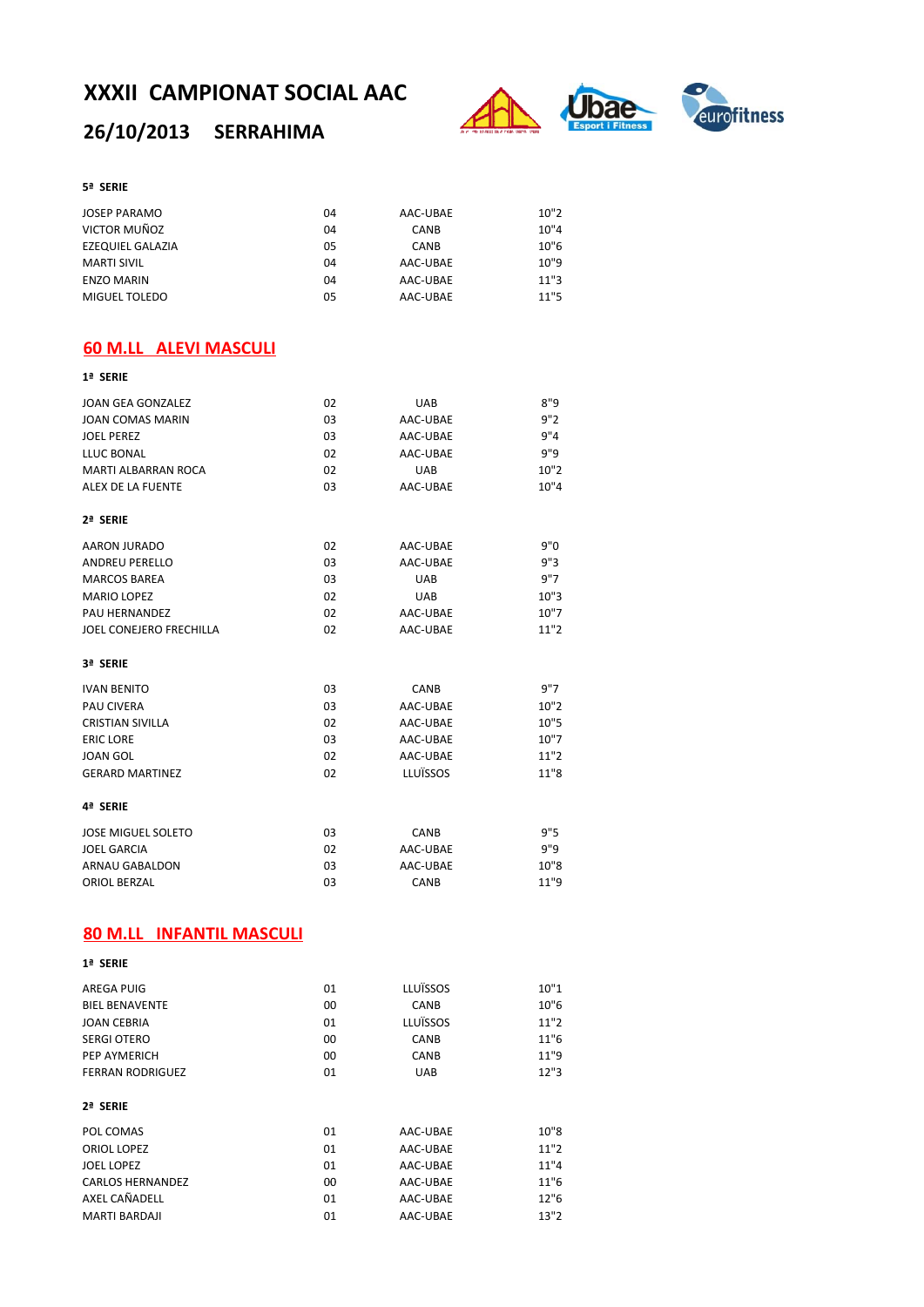## **26/10/2013 SERRAHIMA**



#### **3ª SERIE**

| <b>JUAN JALON</b> | 01 | <b>CANB</b> | 11"6 |
|-------------------|----|-------------|------|
| DANIEL DE LA HOZ  | 01 | <b>CANB</b> | 11"8 |
| MIGUEL FERNANDEZ  | 01 | <b>CANB</b> | 12"0 |
| NIL CABANACH      | 01 | AAC-UBAE    | 12"2 |
| DANI VAZQUEZ      | 00 | <b>CANB</b> | 12"6 |
| DAVID VILLAR      | 01 | AAC-UBAE    | 12"8 |
| POL ALBARRAN      | 01 | <b>CANB</b> | 13"0 |

### **100 M.LL CADET MASCULI**

| 1ª SERIE                    |    |            | Vent: - 0,4  |
|-----------------------------|----|------------|--------------|
| PAU ARAGONES CAMACHO        | 97 | AAC-UBAE   | 11"8         |
| ARTURO CABALLERO LOPEZ      | 98 | AAC-UBAE   | 12"0         |
| ARNAU PALOMERO DONADEU      | 98 | AAC-UBAE   | 12"1         |
| <b>MARTI GRAU SUBIRATS</b>  | 99 | AAC-UBAE   | 12"7         |
| MARC ESPUÑA FONTCOBERTA     | 99 | CANB       | 13"0         |
| ORIOL CERDA ROIG            | 98 | AAC-UBAE   | 13"3         |
| 2ª SERIE                    |    |            | Vent: 3,5    |
| DIDAC PALLARES RAMOS        | 99 | AAC-UBAE   | 12"0         |
| AARON SOLA SANJUAN          | 99 | AAC-UBAE   | 12"4         |
| <b>ADRIEL STERLING</b>      | 99 | CANB       | 12"9         |
| RAUL BALLESTEROS PEREZ      | 98 | AAC-UBAE   | 13"3         |
| <b>CESC FABREGAT RIUS</b>   | 98 | CANB       | 13"6         |
| DONGXIUNG WU                | 99 | <b>UAB</b> |              |
| 3ª SERIE                    |    |            | Vent: $-0.2$ |
| DIEGO FRANCO ALIAS          | 99 | AAC-UBAE   | 12"2         |
| <b>MARC ALBIAC RIVAS</b>    | 99 | <b>UAB</b> | 12"7         |
| <b>EVANDER ALONSO REYES</b> | 98 | AAC-UBAE   | 13"4         |
| <b>ALEX ARIZA</b>           | 99 | <b>UAB</b> | 13"9         |
| <b>JOSE BERRIO GIL</b>      | 99 | AAC-UBAE   | 14"4         |

### **1000 M.LL INFANTIL ‐ CADET MASCULI**

#### **1ª SERIE** AARON LAS HERAS RUPEREZ 00 AAC-UBAE 2'57"2 ISMAEL ADJAR 00 LLUÏSSOS 3'06"7 POL MONTORIO BERENGUER 38 OSAMA BLAL 00 LLUÏSSOS 3'09"9 MARC MOLINA FERNANDEZ 00 AAC-UBAE 3'17"3 NIL RAMADA MUÑOZ 00 AAC‐UBAE 3'23"1 CARLOS HERNANDEZ NAVARRO 00 AAC‐UBAE 3'23"2<br>
DANIEL DE LA HOZ GARCIA 01 CANB 3'32"2 DANIEL DE LA HOZ GARCIA 01 CANB 3'32"2 FERRAN RODRIGUEZ SANCHEZ 01 UAB 3'34"1 JOEL LOPEZ PAREDES ORIOL ALMIRALL SOLER 00 CANB 3'42"9 DANIEL VAZQUEZ ROS 00 CANB 3'43"4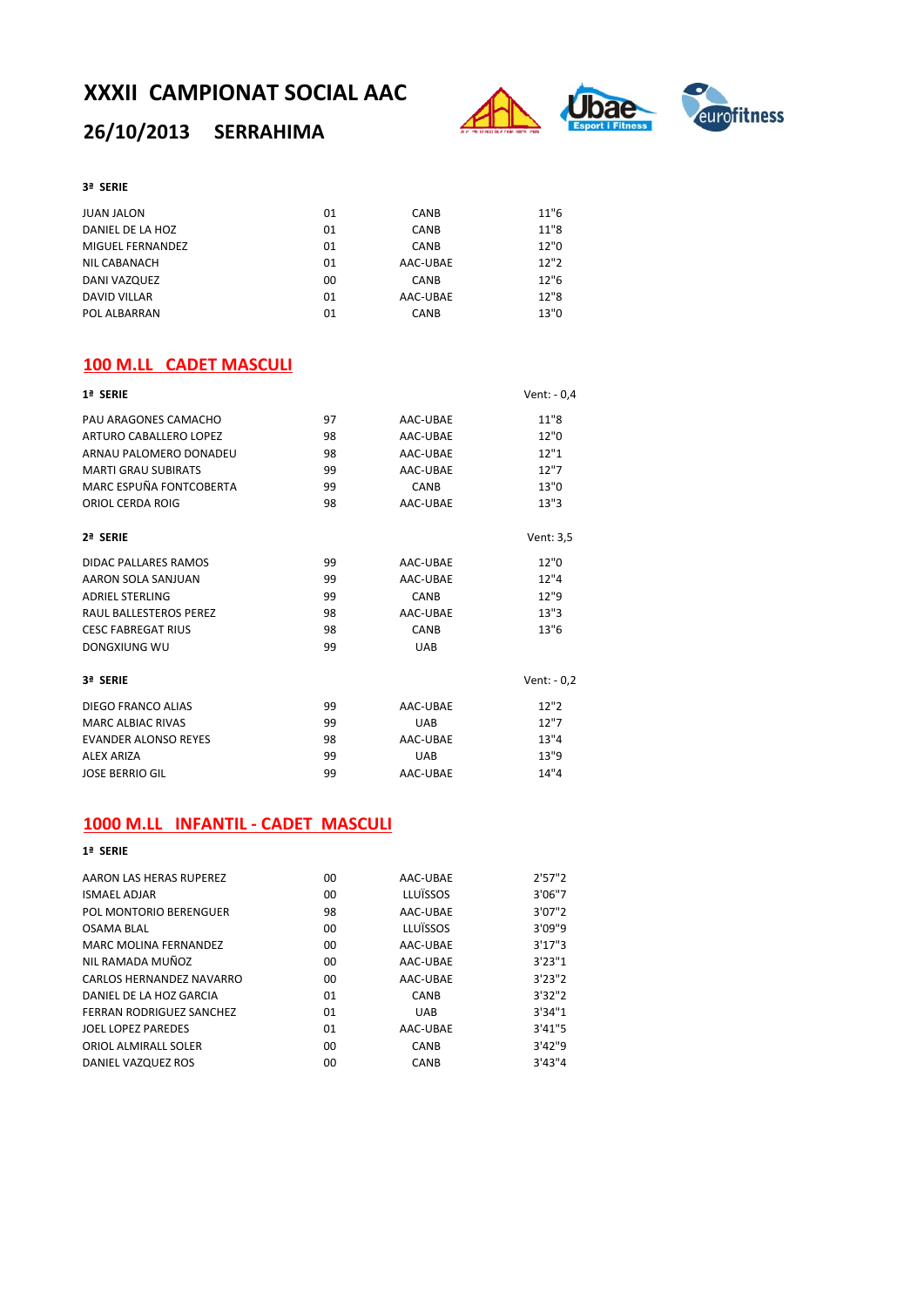# **26/10/2013 SERRAHIMA**



### **2ª SERIE**

| SOLOMON DODERO CURTANI         | 98 | AAC-UBAE      | 2'44"1  |
|--------------------------------|----|---------------|---------|
| JOAN TAPIAS HOSTA              | 99 | AAC-UBAE      | 2'48''4 |
| RICARD SAVALL REVERTE          | 99 | AAC-UBAE      | 3'00"7  |
| DANIEL SANCHEZ RODRIGUEZ       | 98 | AAC-UBAE      | 3'03''2 |
| <b>IGNASI LOPEZ CASAS</b>      | 99 | AAC-UBAE      | 3'06"8  |
| POL BASSONS MORENO             | 99 | LLUÏSSOS      | 3'08"9  |
| ASIER CARRASCOSA BAILERA       | 99 | AAC-UBAE      | 3'09"3  |
| <b>GUILLEM CERDA VALLS</b>     | 99 | AAC-UBAE      | 3'10''3 |
| DENIS GARCIA CARPENTERO        | 99 | AAC-UBAE      | 3'11''2 |
| <b>GABRIEL POMBO HILLENIUS</b> | 99 | AAC-UBAE      | 3'12''2 |
| DAN NOAH VIVAS                 | 99 | LLUÏSSOS      | 3'14''4 |
| <b>MARC FRAN BAUS</b>          | 98 | AAC-UBAE      | 3'16''7 |
| <b>MARTI FARRES MONTOYA</b>    | 00 | <b>NASTIC</b> | 3'17''9 |
| ALBERT GARCIA CASALENGUA       | 99 | AAC-UBAE      | 3'24"8  |
| ALVARO GARCIA GONZALEZ         | 99 | AAC-UBAE      | 3'25''9 |
| ANDREU CANAL SEGARRA           | 01 | AAC-UBAE      | 4'19''3 |

### **1000 M.LL INFANTIL ‐ CADET FEMENI**

### **1ª SERIE**

| 00 | AAC-UBAE      | 3'16''8 |
|----|---------------|---------|
| 00 | AAC-UBAE      | 3'22''9 |
| 99 | AAC-UBAE      | 3'34''1 |
| 00 | AAC-UBAE      | 3'41"0  |
| 98 | <b>NASTIC</b> | 3'48''2 |
| 01 | AAC-UBAE      | 3'48''9 |
| 01 | AAC-UBAE      | 3'53''8 |
| 99 | <b>NASTIC</b> | 3'54''8 |
| 98 | AAC-UBAE      | 4'02"1  |
| 00 | AAC-UBAE      | 4'03"8  |
| 99 | CANB          | 4'04"3  |
| 00 | AAC-UBAE      | 4'04"7  |
| 99 | <b>NASTIC</b> | 4'07"8  |
| 99 | AAC-UBAE      | 4'08"3  |
| 99 | <b>NASTIC</b> | 4'10"0  |
| 01 | AAC-UBAE      | 4'12"0  |
|    |               |         |

### **1000 M.MX BENJAMI MASCULI ‐ FEMENI**

| <b>GERARD RODRIGUEZ</b> | <b>UAB</b>    | 5'46''1 |
|-------------------------|---------------|---------|
| <b>HELENA LACAMBRA</b>  | CANB          | 6'12''3 |
| <b>JOSEP PARAMO</b>     | AAC-UBAE      | 6'20''8 |
| <b>FRAN VEGA</b>        | <b>UAB</b>    | 6'23''9 |
| <b>ALBA RUIZ</b>        | CANB          | 6'24''8 |
| <b>LARA DE LA HOZ</b>   | CANB          | 6'29''7 |
| LAURA ALBIAC            | <b>UAB</b>    | 6'33"7  |
| <b>IGAMBO MUAKUKU</b>   | CANB          | 6'36"1  |
| <b>LAIA CANTARELL</b>   | AAC-UBAE      | 6'36''4 |
| LUCA VAZQUEZ            | <b>NASTIC</b> | 6'48''3 |
| <b>ANIOL TORRES</b>     | AAC-UBAE      | 6'49''1 |
| <b>SERGI CASTELL</b>    | AAC-UBAE      | 6'49''4 |
| <b>ADRIA GOMEZ</b>      | <b>UAB</b>    | 6'50"4  |
| VICTOR MUÑOZ            | CANB          | 6'55''2 |
| <b>MARTI SIVILL</b>     | AAC-UBAE      | 6'57''3 |
| <b>ERICA ROBLEDA</b>    | CANB          | 6'57''6 |
| <b>CLAUDIA SARTRUS</b>  | AAC-UBAE      | 7'10"6  |
| <b>LARA GIL</b>         | <b>NASTIC</b> | 7'14''2 |
| DANI GARCIA             | AAC-UBAE      | 7'15''3 |
| <b>MARIO TOVAL</b>      | AAC-UBAE      | 7'19''4 |
| <b>JOAN SOLINA</b>      | CANB          | 7'19''6 |
| <b>MARTI BOTINES</b>    | AAC-UBAE      | 7'19"9  |
| <b>IVAN VALENZUELA</b>  | CANB          | 7'1929  |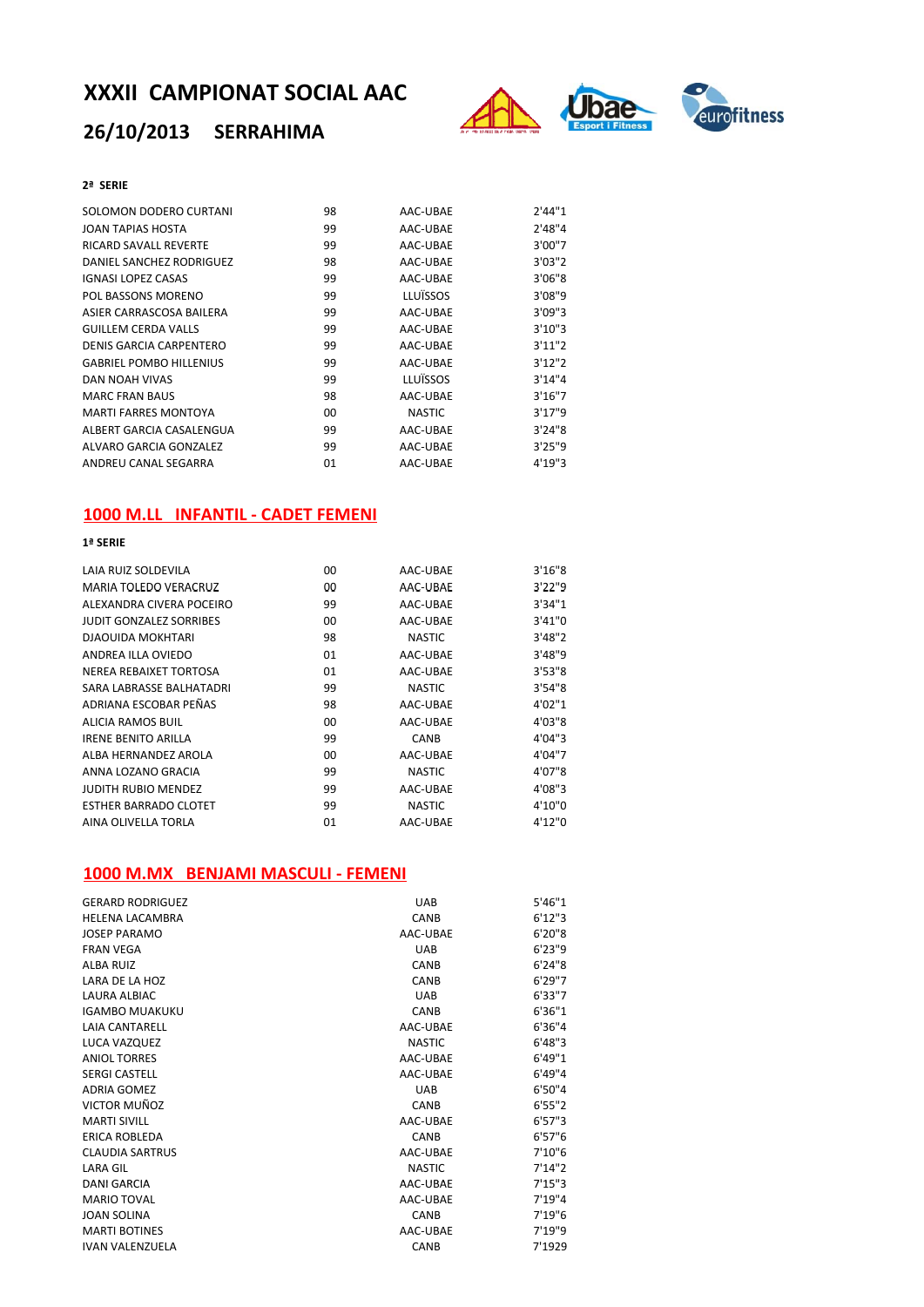

# **26/10/2013 SERRAHIMA**

## **1000 M.MX BENJAMI MASCULI ‐ FEMENI (Cont)**

| <b>ENZO MARIN</b>          | AAC-UBAE    | 7'23''4 |
|----------------------------|-------------|---------|
| <b>CARLA CUEVAS</b>        | CANB        | 7'23"9  |
| <b>PAU RUBIO</b>           | AAC-UBAE    | 7'30"9  |
| <b>MARIA MONTANER</b>      | CANB        | 7'31''2 |
| <b>MARINA ARROYO</b>       | CANB        | 7'35"7  |
| <b>LARA RONCERO</b>        | <b>CANB</b> | 7'38"9  |
| <b>ORIOL BERZAL</b>        | CANB        | 7'39"2  |
| VICTORIA VILASECA          | AAC-UBAE    | 7'43''9 |
| <b>MARINA ABELLO SIMON</b> | AAC-UBAE    | 7'47''2 |
| <b>SOREN CARRASCO</b>      | CANB        | 7'54"5  |
| ARNAU SERRANO              | AAC-UBAE    | 8'00"0  |
| <b>NATALIA GONZALEZ</b>    | CANB        | 8'03''1 |
| MIGUEL TOLEDO              | AAC-UBAE    | 8'03''3 |
| <b>GERARD PARENT</b>       | AAC-UBAE    | 8'03''6 |
| <b>JORDI FORNOS</b>        | AAC-UBAE    | 8'05"5  |
| <b>INES GOMEZ</b>          | <b>UAB</b>  | 8'06"1  |
| <b>CRISTIAN VACA</b>       | AAC-UBAE    | 8'07"0  |
| <b>QUIM NOVOA</b>          | CANB        | 8'57''5 |
| <b>ALICIA ANTON</b>        | AAC-UBAE    | 9'02"5  |
| <b>IXI'IM RODRIGUEZ</b>    | AAC-UBAE    | 10'31"2 |

### **1000 M.MX ALEVI MASCULI ‐ FEMENI**

| <b>IRIA TEIJEIRO GAMEZ</b>     | 02 | CANB          | 11'30"1 |
|--------------------------------|----|---------------|---------|
| ALEXIA PALOMERO DONADEU        | 02 | AAC-UBAE      | 11'55"3 |
| PAU CIVERA POCEIRO             |    | AAC-UBAE      | 12'00"3 |
| <b>JOEL PEREZ RODRIGUEZ</b>    | 03 | AAC-UBAE      | 12'08"1 |
| PAU HERNANDEZ AROLA            | 02 | AAC-UBAE      | 12'16"5 |
| <b>MARIA LOPEZ RUIZ</b>        | 02 | <b>UAB</b>    | 12'55"8 |
| NOA RODRIGUEZ IZQUIERDO        | 03 | CANB          | 12'57"8 |
| <b>CRISTINA DURAN ESTEVEZ</b>  | 03 | CANB          | 13'08"4 |
| <b>MARCOS BAREA RIOS</b>       | 03 | <b>UAB</b>    | 13'11"0 |
| <b>ERIC LORE AMIGO</b>         | 03 | AAC-UBAE      | 13'11"6 |
| <b>ARIADNA CRUEL PONS</b>      | 03 | <b>UAB</b>    | 13'38"1 |
| <b>CRISTIAN SIVILLA CALVO</b>  | 02 | AAC-UBAE      | 13'47"2 |
| <b>CARLA GASCON LOPEZ</b>      | 02 | <b>UAB</b>    | 13'51"4 |
| AINHOA PEREZ DIAZ              | 03 | <b>NASTIC</b> | 13'54"9 |
| <b>JOEL GARCIA PEREZ</b>       | 02 | AAC-UBAE      | 13'58"5 |
| <b>MELANGO MUAKUKU</b>         | 02 | <b>CANB</b>   | 14'05"4 |
| <b>CLARA ALEGRE CASTELLA</b>   | 02 | AAC-UBAE      | 14'08"1 |
| AARON JURADO DIESTRE           | 02 | AAC-UBAE      | 14'13"9 |
| LUCIA BARRAZA LOPEZ            | 02 | CANB          | 14'15"7 |
| ARNAU GABALDON GRAU            | 03 | AAC-UBAE      | 14'15"9 |
| LLUC BONAL CORDOMI             | 02 | AAC-UBAE      | 14'28"3 |
| <b>JOAN GOL PEREZ</b>          | 02 | AAC-UBAE      | 14'32"9 |
| ALEX DE LA FUENTE MARTINEZ     | 03 | AAC-UBAE      | 14'33"5 |
| ANDREU PERELLO ARMENTANO       | 03 | AAC-UBAE      | 14'37"2 |
| ERIKA GALAN DOMINGUEZ          | 02 | <b>OLESA</b>  | 14'41"3 |
| <b>ERIC SANCHEZ LOPEZ</b>      | 02 | UAB           | 14'51"3 |
| CRISTINA PRENAFETA BUENO       | 02 | CANB          | 14'51"5 |
| <b>CLARA LAS HERAS RUPEREZ</b> | 03 | AAC-UBAE      | 14'52"9 |
| DUNA MALET ARMENGOL            | 03 | AAC-UBAE      | 14'54"5 |
| PAULA ARMENGOL PARRA           | 02 | AAC-UBAE      | 14'55"2 |
| <b>JOEL CONEJERO FRECHILLA</b> | 02 | AAC-UBAE      | 15'07"6 |
| <b>CARLA BALLESTEROS BACHS</b> | 02 | AAC-UBAE      | 15'12"0 |
| CARLOTTA GOBBATO               | 03 | AAC-UBAE      | 16'01"9 |
| <b>SARA GOL ALBERICH</b>       | 02 | AAC-UBAE      | 16'16"3 |
| ANDREA GARCIA RODRIGUEZ        | 02 | AAC-UBAE      | 16'16"3 |
| MARINA CAÑIZO MESTRE           | 02 | AAC-UBAE      | 16'17"5 |
| AISHA SHARMA SORRIBES          | 03 | AAC-UBAE      | 16'32"4 |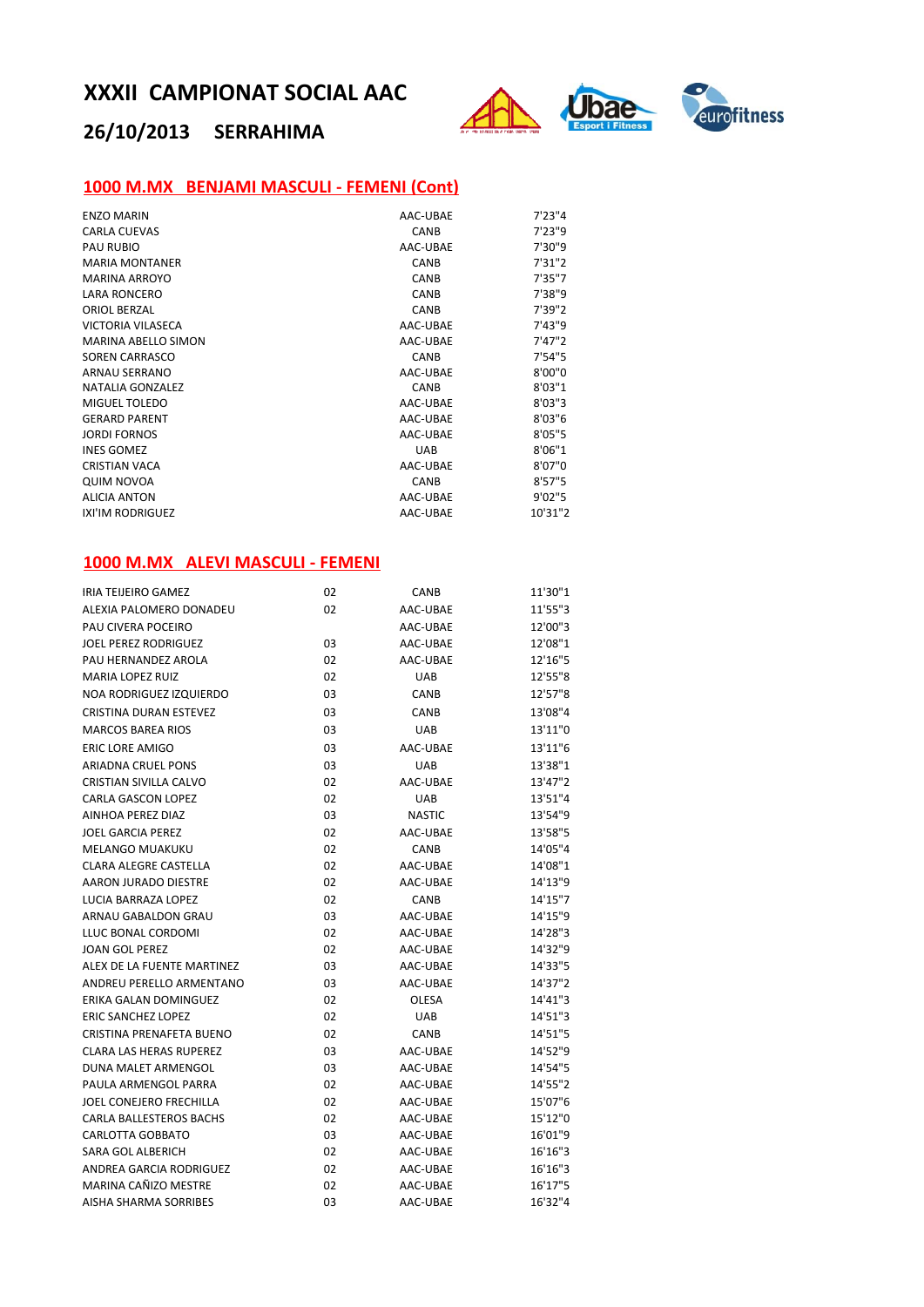

# **26/10/2013 SERRAHIMA**

## **3000 M.MX INFANTIL ‐ CADET FEMENI**

| MARIONA GARCIA ROVIRA    | 00 | AAC-UBAE | 15'32"3 |
|--------------------------|----|----------|---------|
| MARIA NICOLAS SOLA       |    | AAC-UBAE | 16'04"7 |
| MARINA GONZALEZ SORRIBES | 98 | AAC-UBAE | 17'16"9 |
| ANDREA CIVERA            | 00 | AAC-UBAE | 20'56"0 |
| CAMILA CHAMORRO          | 98 | NASTIC   | 22'44"2 |
| <b>BERTA GOL</b>         | 00 | AAC-UBAE | 22'47"0 |

## **3000 M.MX INFANTIL ‐ CADET MASCULI**

| ALEXANDER DE TOMAS           | 99 | AAC-UBAE    | 16'28"1          |
|------------------------------|----|-------------|------------------|
| NICOLAS ORIOL SENGARIZ       | 01 | <b>CANB</b> | 20'22"0          |
| ALEX SERRANO MARULL          | 01 | AAC-UBAE    | 21'27"1          |
| MIQUEL FERNANDEZSERRANO      | 01 | <b>CANB</b> | 22'29"1          |
| ORIOL LOPEZ PUJOL            | 01 | AAC-UBAE    | 23'23"4          |
| AXEL CAÑADELL BERTRAN        | 01 | AAC-UBAE    | 23'30"0          |
| <b>SIMON POMBO HILLENIUS</b> | 01 | AAC-UBAE    | 26'45"5          |
| POL COMAS MARIN              | 01 | AAC-UBAE    | 26'45"9          |
| ANDREU CANAL SEGARRA         | 01 | AAC-UBAE    | 26'46"1          |
| DORSAL 403                   |    |             | Desg art. 230.6A |
|                              |    |             |                  |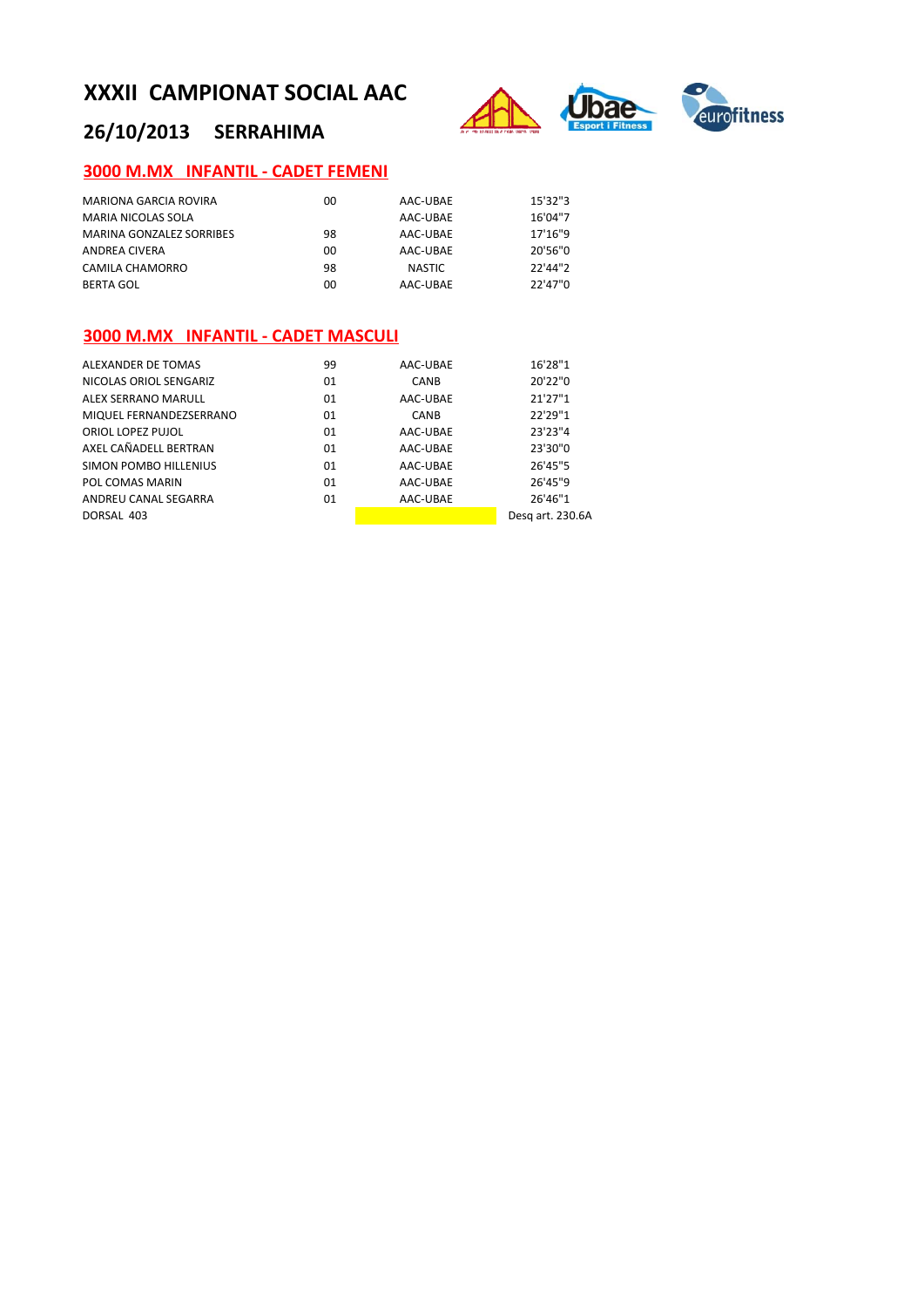

## **26/10/2013 SERRAHIMA**

## **LLARGADA PRE‐BENJAMI / NIN FEMENI PROVA REALITZADA SENSE JUTGES**

| 1  | <b>MARIONA PEREZ</b>    | 07 | <b>CANB</b> | 2.10 | 1.90 |  | 2.10 |
|----|-------------------------|----|-------------|------|------|--|------|
| 2  | LAURA CAÑIZO            | 06 | AAC-UBAE    | 1.75 | 2.05 |  | 2.05 |
| 3  | <b>CARLA RAYA</b>       | 06 | CANB        | 1.30 | 2.00 |  | 2.00 |
| 4  | <b>NUR RODRIGUEZ</b>    | 06 | CANB        | 2.00 | 1.70 |  | 2.00 |
| 5  | <b>IRENE GASCO</b>      | 06 | AAC-UBAE    | 1.80 | 1.95 |  | 1.95 |
| 6  | <b>MIREIA RAMON</b>     | 06 | <b>UAB</b>  | 1.90 | 1.15 |  | 1.90 |
| 7  | <b>CELIA PUJADES</b>    | 07 | <b>CANB</b> | 1.90 | 1.80 |  | 1.90 |
| 8  | <b>ANDREA TREJO</b>     | 07 | CANB        | 1.90 | 1.20 |  | 1.90 |
| 9  | <b>MARINA FARRE</b>     | 06 | CANB        | 1.90 | 1.70 |  | 1.90 |
| 10 | OLGA YAGÜE              | 09 | CANB        | 1.80 | 1.40 |  | 1.80 |
| 11 | <b>NURIA SOLER</b>      | 06 | AAC-UBAE    | 1.30 | 1.70 |  | 1.70 |
| 12 | <b>ALEXIA GARCIA</b>    | 07 | AAC-UBAE    | 1.70 | 1.10 |  | 1.70 |
| 13 | <b>IRENE ALBORAN</b>    | 08 | <b>UAB</b>  | 1.60 | 1.65 |  | 1.65 |
| 14 | <b>LAURA ROMERO</b>     | 06 | AAC-UBAE    | 1.30 | 1.50 |  | 1.50 |
| 15 | <b>XENIA ANGLARILL</b>  | 07 | CANB        | 1.40 | 0.40 |  | 1.40 |
| 16 | <b>INES MORAN</b>       | 07 | AAC-UBAE    | 1.30 | 1.20 |  | 1.30 |
| 17 | <b>MARTINA GONZALEZ</b> | 06 | CANB        | 1.30 | 1.10 |  | 1.30 |
| 18 | <b>QUERALT COMAS</b>    | 07 | AAC-UBAE    | 0.60 | 1.20 |  | 1.20 |
| 19 | <b>LIDIA HITA</b>       | 09 | AAC-UBAE    | 1.20 | 0.70 |  | 1.20 |
| 20 | <b>AIREN CUADRADO</b>   |    | AAC-UBAE    | 0.80 | 1.15 |  | 1.15 |
| 21 | <b>IRENE GARRIDO</b>    | 08 | AAC-UBAE    | 1.10 | 1.10 |  | 1.10 |
| 22 | <b>MARTA JOVER</b>      | 06 | AAC-UBAE    | 1.10 | 1.10 |  | 1.10 |
| 23 | PAULA IBAÑEZ            | 08 | AAC-UBAE    | 1.00 | 0.80 |  | 1.00 |
| 24 | <b>NUR TORRES</b>       | 08 | AAC-UBAE    | 1.00 | 1.00 |  | 1.00 |
| 25 | <b>IA SILVA</b>         | 08 | AAC-UBAE    | 0.90 | 0.80 |  | 0.90 |
| 26 | <b>ABRIL GUTIERREZ</b>  | 08 | AAC-UBAE    | 0.70 | 0.20 |  | 0.70 |
| 27 | <b>MARIA MORAN</b>      | 08 | AAC-UBAE    | 0.30 | 0.20 |  | 0.30 |
|    |                         |    |             |      |      |  |      |

#### **LLARGADA BENJAMI FEMENI PROVA REALITZADA SENSE JUTGES**

| $\mathbf{1}$ | <b>IGAMBO MUAKUKU ENESO</b>     | 04  | CANB          | 3.38 | 3.46                     | 3.81 | 3.81 |
|--------------|---------------------------------|-----|---------------|------|--------------------------|------|------|
| 2            | MARINA ABELLO SIMON             | 04  | AAC-UBAE      | 3.21 | 3.35                     | 3.48 | 3.48 |
| 3            | LAIA GIL NUEZ                   | 04  | <b>NASTIC</b> | 2.74 | 2.46                     | 3.08 | 3.08 |
| 4            | <b>GLORIA PILAR MACHIN</b>      | 04  | <b>NASTIC</b> | 2.95 | 2.85                     | 2.27 | 2.95 |
| 5            | <b>GEORGINA SERRA BONAFONTE</b> | 04  | AAC-UBAE      | 2.67 | 2.90                     | 2.83 | 2.90 |
| 6            | <b>INES GOMEZ CARMONA</b>       | 05  | <b>UAB</b>    | 2.70 | 2.78                     | 2.88 | 2.88 |
| 7            | JOANA PUJADAS DIAZ              | 04  | CANB          | 2.24 | 2.58                     | 2.85 | 2.85 |
| 8            | ALBA RUIZ HERNANDEZ             | 04  | <b>CANB</b>   | 2.46 | 2.83                     | 2.77 | 2.83 |
| 9            | LAIA CANTARELL DELGADO          | 04  | AAC-UBAE      | 2.63 | 2.54                     | 2.81 | 2.81 |
| 10           | VICTORIA VILASECA MARTIN        | 04  | AAC-UBAE      | 2.72 | 2.34                     | 2.53 | 2.72 |
| 11           | LAURA ALBIAC VILAS              | 04  | <b>UAB</b>    | 2.32 | 2.70                     | 2.68 | 2.70 |
| 12           | LARA DE LA HOZ GARCIA           | 04  | CANB          | 2.59 | 2.67                     | 2.63 | 2.67 |
| 13           | ERIKA ROBLEDA GRACIA            | 04  | CANB          | 2.60 | 2.51                     | 2.59 | 2.60 |
| 14           | MARIA MONTANE QUIÑONERO         | 04  | CANB          | 2.47 | 2.10                     | 2.55 | 2.55 |
| 15           | LIDIA SERRANO RAMIREZ           | 04  | <b>UAB</b>    | X    | 2.24                     | 2.48 | 2.48 |
| 16           | HELENA LACAMBRA MUÑOZ           | 05  | CANB          | 2.38 | 1.88                     | 2.28 | 2.38 |
| 17           | CARLA CUEVAS GOMEZ              | 0.5 | CANB          | 2.03 | 1.60                     | 2.16 | 2.16 |
| 18           | MARINA ARROYO ROMERO            | 04  | <b>CANB</b>   | 1.99 | 1.97                     | 2.04 | 2.04 |
| 19           | NATALIA GONZALEZ DE UGARTE      | 04  | CANB          | 1.37 | 1.61                     | 1.73 | 1.73 |
| 20           | LAIA RONCERO SANZ               | 05  | CANB          | 1.28 | $\overline{\phantom{a}}$ | 1.58 | 1.58 |
| 21           | NEREA BORDONADA MUÑOZ           | 05  | AAC-UBAE      | 1.35 | X                        | X    | 1.35 |

## **PES BENJAMI FEMENI PROVA REALITZADA SENSE JUTGES**

|   | LARA DE LA HOZ GARCIA       | 04 | CANB          | 6.00 | X    | 5.78 | 6.00 |
|---|-----------------------------|----|---------------|------|------|------|------|
|   | ALBA RUIZ HERNANDEZ         | 04 | <b>CANB</b>   | 4.54 | 5.20 | 5.72 | 5.72 |
| 3 | MARIA MONTANE QUIÑONERO     | 04 | CANB          | 4.63 | X    | 4.96 | 4.96 |
| 4 | <b>GLORIA PILAR MACHIN</b>  | 04 | <b>NASTIC</b> | Χ    | 4.69 | 3.74 | 4.74 |
| 5 | LAIA CANTARELL DELGADO      | 04 | AAC-UBAE      | 3.80 | 4.64 | 4.47 | 4.64 |
| 6 | LAIA GIL NUEZ               | 04 | <b>NASTIC</b> | 3.35 | 3.67 | 4.62 | 4.62 |
|   | MARINA ABELLO SIMON         | 04 | AAC-UBAE      | 4.28 | 4.23 | 4.01 | 4.28 |
| 8 | LAURA ALBIAC VILAS          | 04 | <b>UAB</b>    | 4.27 | 3.38 | 4.05 | 4.27 |
| 9 | <b>IGAMBO MUAKUKU ENESO</b> | 04 | CANB          | X    | 3.86 | x    | 3.86 |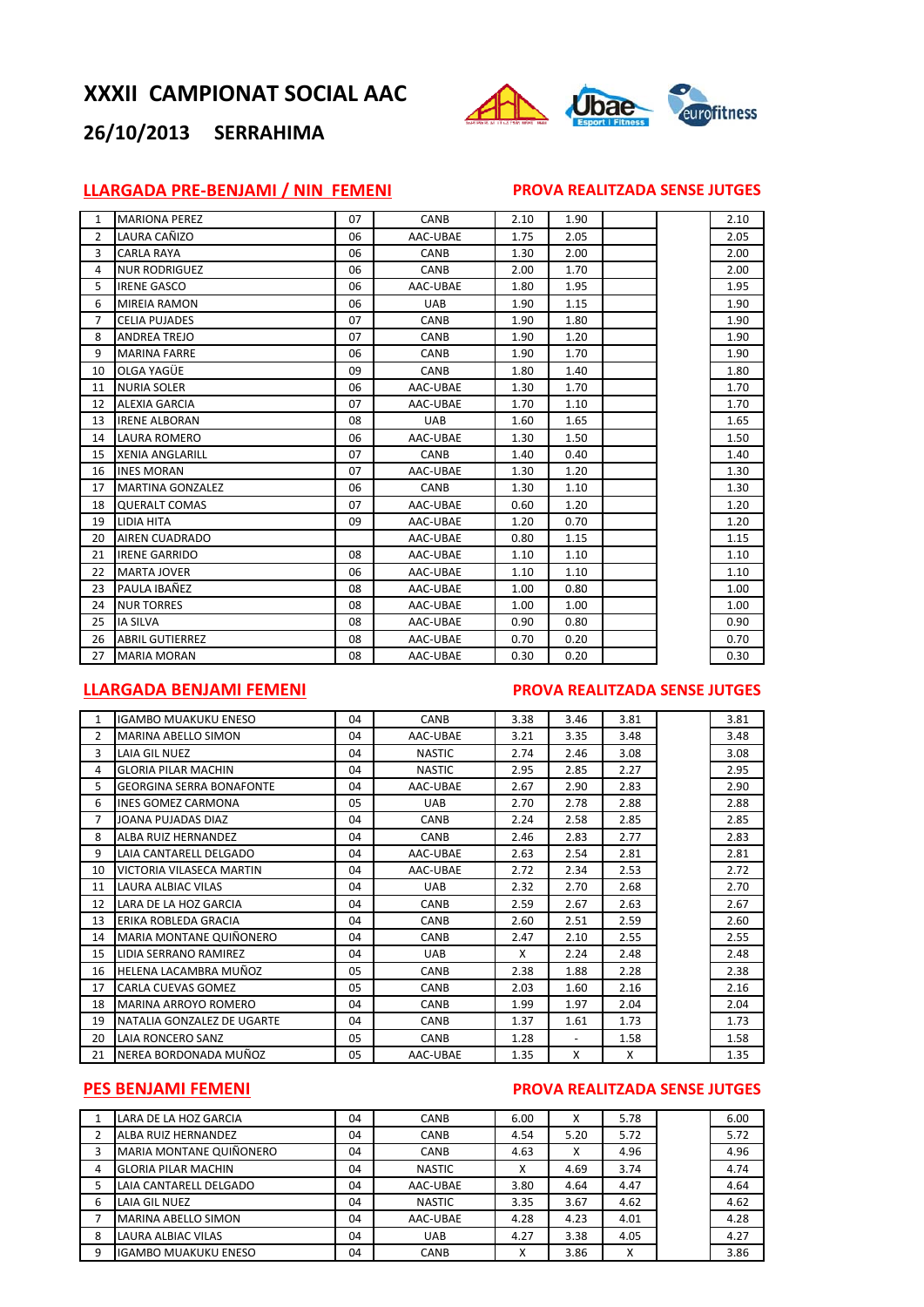

## **26/10/2013 SERRAHIMA**

## **PES BENJAMI FEMENI (Cont) PROVA REALITZADA SENSE JUTGES**

| 10 | <b>LERIKA ROBLEDA GRACIA</b> | 04 | CANB        | ↗    | 3.18 | 3.22 | 3.22 |
|----|------------------------------|----|-------------|------|------|------|------|
| 11 | <b>JULIA ARMENGOL PARRA</b>  | 05 | AAC-UBAE    | 2.70 | 3.15 |      | 3.15 |
| 12 | JOANA PUJADAS DIAZ           | 04 | <b>CANB</b> | 3.61 | 3.49 | 3.08 | 3.01 |
| 13 | <b>MARINA ARROYO ROMERO</b>  | 04 | CANB        | 2.24 | 2.92 | 4.84 | 2.92 |
| 14 | INATALIA GONZALEZ DE UGARTE  | 04 | CANB        | 2.64 | 2.07 | 2.77 | 2.77 |

#### **LLARGADA ALEVI FEMENI PROVA REALITZADA SENSE JUTGES**

| $\mathbf{1}$ | <b>CARLA ALFONSO</b>     | 02 | LLUÏSSOS      | 3.40 | 3.30 | $\blacksquare$ | 3.40 |
|--------------|--------------------------|----|---------------|------|------|----------------|------|
| 2            | <b>MELANGO MUAKUKU</b>   | 02 | CANB          | 3.25 | 2.80 | 3.13           | 3.25 |
| 3            | <b>NEREA GUMA</b>        | 03 | AAC-UBAE      | 3.08 | 3.20 | 3.10           | 3.20 |
| 4            | <b>LUCIA BARRAZA</b>     | 02 | CANB          | 3.10 | 3.10 | 2.90           | 3.10 |
| 5            | <b>PAULA PEREZ</b>       | 03 | AAC-UBAE      | 2.70 | 2.80 | 3.10           | 3.10 |
| 6            | <b>CLARA LAS HERAS</b>   | 03 | AAC-UBAE      | 2.96 | 2.85 | 3.02           | 3.02 |
| 7            | CRISTINA DURAN           | 03 | CANB          | 2.60 | 2.75 | 3.00           | 3.00 |
| 8            | PAULA ARMENGOL           | 02 | AAC-UBAE      | X    | 2.80 | 2.97           | 2.97 |
| 9            | <b>ESTELA GARRIDO</b>    | 03 | <b>UAB</b>    | 2.41 | 2.77 | 2.81           | 2.81 |
| 10           | <b>MARTA OLIVERA</b>     | 03 | AAC-UBAE      | 2.50 | 2.50 | 1.90           | 2.80 |
| 11           | <b>DUNA MALET</b>        | 03 | AAC-UBAE      | 2.60 | 2.36 | 2.75           | 2.75 |
| 12           | <b>NURIA MANCHON</b>     |    |               | 2.48 | 2.67 | 2.75           | 2.75 |
| 13           | <b>BRUNA TRAVESET</b>    | 02 | CANB          | 2.20 | 2.70 | 2.55           | 2.70 |
| 14           | <b>MARTINA LACAMBRA</b>  | 02 | CANB          | 2.30 | 2.70 | 2.50           | 2.70 |
| 15           | <b>ARIADNA CRUEL</b>     | 03 | <b>UAB</b>    | 2.60 | 2.70 | 2.53           | 2.70 |
| 16           | <b>SARA GOL</b>          |    | AAC-UBAE      | 2.50 | 1.69 | 2.65           | 2.65 |
| 17           | <b>CLARA ALEGRE</b>      | 02 | AAC-UBAE      | X    | 1.60 | 2.57           | 2.57 |
| 18           | <b>CARLA BALLESTEROS</b> | 02 | AAC-UBAE      | 2.35 | 2.50 | 2.50           | 2.50 |
| 19           | <b>ALBA SALVADOR</b>     | 02 | <b>UAB</b>    | 2.48 | 2.40 | 2.33           | 2.48 |
| 20           | CARLA ALTABELLA          | 02 | AAC-UBAE      | 1.95 | 2.40 | 1.90           | 2.40 |
| 21           | <b>ALEXIA PALOMERO</b>   |    | AAC-UBAE      | 1.90 | 1.99 | 2.40           | 2.40 |
| 22           | <b>PAULA MORENO</b>      |    |               | 2.56 | 2.49 | 2.34           | 2.39 |
| 23           | <b>AISHA SHARMA</b>      |    | AAC-UBAE      | 2.36 | X    | 2.01           | 2.36 |
| 24           | <b>ANDREA GARCIA</b>     | 02 | AAC-UBAE      | 2.00 | 2.25 | 2.00           | 2.25 |
| 25           | <b>MARTINA SUBIRATS</b>  | 03 | AAC-UBAE      | 2.22 | 2.05 | 2.22           | 2.22 |
| 26           | <b>AINOHA PEREZ</b>      | 03 | <b>NASTIC</b> | 1.80 | 2.03 | 1.98           | 2.02 |
| 27           | MARINA CAÑIZO            | 02 | AAC-UBAE      |      | 2.00 | 1.40           | 2.00 |
| 28           | CARLOTTA GOBBATO         |    | AAC-UBAE      | X    | 1.50 | 1.37           | 1.50 |

### **PES ALEVI FEMENI PROVA REALITZADA SENSE JUTGES**

| $\mathbf{1}$ | <b>MELANGO MUAKUKU</b>    | 02 | CANB        | 6.73                     | 6.85 | 6.66           | 6.85 |
|--------------|---------------------------|----|-------------|--------------------------|------|----------------|------|
| 2            | <b>ANDREA ACERA</b>       | 02 | CANB        | 6.12                     | 6.68 | 6.38           | 6.68 |
| 3            | PAULA ARMENGOL            | 02 | AAC-UBAE    | 6.46                     | 6.16 | 6.20           | 6.46 |
| 4            | <b>IRIA TEJEIRO</b>       | 02 | <b>CANB</b> |                          | 5.74 |                | 5.74 |
| 5            | <b>CARLA ALFONSO</b>      | 02 | LLUÏSSOS    | 5.62                     | 5.63 | 5.59           | 5.63 |
| 6            | <b>NEREA GUMA</b>         | 03 | AAC-UBAE    | 5.59                     | 4.81 | 5.02           | 5.59 |
| 7            | <b>SARA GOL</b>           | 02 | AAC-UBAE    | 5.40                     | 5.44 | 5.56           | 5.56 |
| 8            | <b>NOA RODRIGUEZ</b>      | 03 | <b>CANB</b> |                          | 5.46 |                | 5.46 |
| 9            | <b>ESTELA GARRIDO</b>     | 03 | <b>UAB</b>  | 5.31                     | 5.41 | 5.38           | 5.41 |
| 10           | <b>CRISTINA PRENAFETA</b> | 02 | CANB        | 5.13                     | X    | 4.89           | 5.13 |
| 11           | <b>CLARA ALEGRE</b>       | 02 | AAC-UBAE    | X                        | 4.70 | 5.07           | 5.07 |
| 12           | <b>LUCIA BARRAZA</b>      | 02 | CANB        | 4.02                     | 4.99 | 4.40           | 4.99 |
| 13           | <b>CLARA LAS HERAS</b>    | 03 | AAC-UBAE    | 4.53                     | 3.87 | 4.90           | 4.90 |
| 14           | <b>MARTINA LACAMBRA</b>   | 02 | CANB        | 3.59                     | 4.90 | 3.94           | 4.90 |
| 15           | <b>ANNA TRAVESSET</b>     | 02 | CANB        | 4.27                     | 4.42 | 4.86           | 4.86 |
| 16           | <b>ALEXIA PALOMERO</b>    | 02 | AAC-UBAE    | $\overline{\phantom{a}}$ | 4.79 | $\blacksquare$ | 4.79 |
| 17           | <b>CRISTINA DURAN</b>     | 03 | CANB        | 4.65                     | 3.53 | 4.52           | 4.65 |
| 18           | <b>PAULA PEREZ</b>        | 03 | AAC-UBAE    | 4.38                     | 4.63 | 4.50           | 4.63 |
| 19           | <b>DUNA MALET</b>         | 03 | AAC-UBAE    | 4.39                     | 4.33 | 4.40           | 4.40 |
| 20           | <b>JUDIT GIL</b>          | 02 | CANB        | 3.56                     | 3.38 | 4.34           | 4.34 |
| 21           | CARLOTTA GOBBATO          | 03 | AAC-UBAE    | X                        | 3.40 | 4.15           | 4.15 |
| 22           | <b>MARTA OLIVERA</b>      | 03 | AAC-UBAE    | 3.55                     | 3.57 | 3.93           | 3.93 |
| 23           | AISHA SHARMA              | 03 | AAC-UBAE    | 3.77                     | 3.11 | 3.93           | 3.93 |
| 24           | CARLA ALTABELLA           | 03 | AAC-UBAE    | 3.91                     | 3.77 | 3.59           | 3.91 |
| 25           | <b>MARTINA SUBIRATS</b>   | 03 | AAC-UBAE    | 3.48                     | 3.54 | 3.87           | 3.87 |
| 26           | <b>EVA MENDEZ</b>         | 03 | AAC-UBAE    | X                        | 3.70 | 3.37           | 3.70 |
| 27           | <b>ANA ANTON</b>          | 03 | AAC-UBAE    | X                        | 3.60 | 3.41           | 3.60 |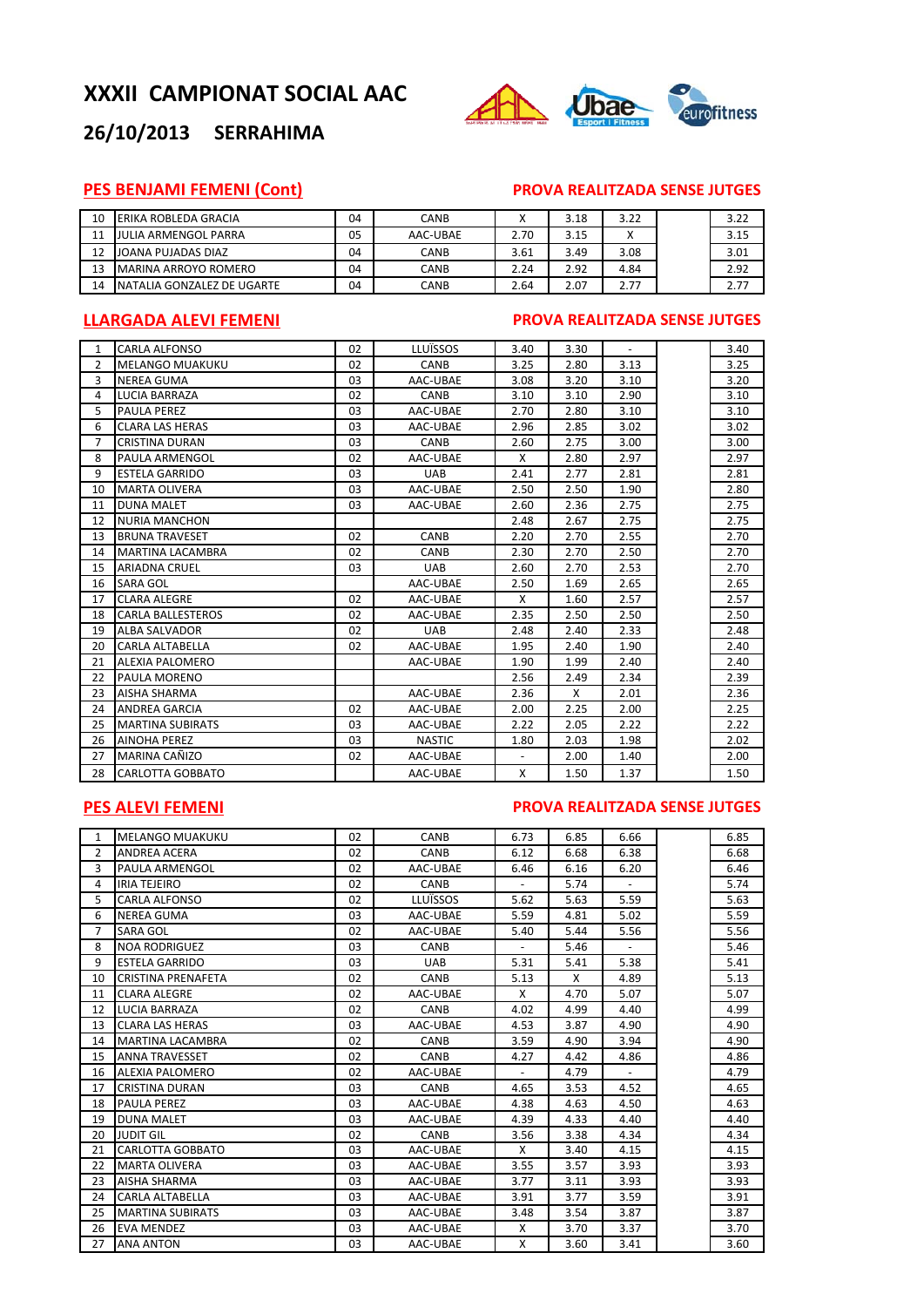

# **26/10/2013 SERRAHIMA**

## **LLARGADA INFANTIL FEMENI**

| $\mathbf{1}$ | <b>CLARA GABALDON</b>     | 00 | AAC-UBAE      | 4.49 | 4.14 | 4.33 | 4.49 |
|--------------|---------------------------|----|---------------|------|------|------|------|
| 2            | <b>NURIA SOLSONA</b>      | 00 | AAC-UBAE      | 4.39 | 4.21 | 4.17 | 4.39 |
| 3            | <b>TERESA SALMERON</b>    | 01 | CANB          | 3.67 | 3.96 | 4.04 | 4.04 |
| 4            | <b>MERCEDES BUIZ</b>      | 01 | <b>UAB</b>    | 3.57 | 3.47 | 3.64 | 3.64 |
| 5            | <b>ALBA VERGES</b>        | 01 | AAC-UBAE      | 3.64 | 3.60 | 3.60 | 3.64 |
| 6            | <b>ELISABETH EZQUERRO</b> | 01 | CANB          | 3.35 | 3.62 |      | 3.62 |
| 7            | <b>MARTINA ALEMANY</b>    | 00 | AAC-UBAE      | 3.37 | 3.19 | 3.51 | 3.51 |
| 8            | <b>SOFIA SERRANO</b>      | 00 | <b>UAB</b>    | 3.43 | 3.06 | 3.38 | 3.43 |
| 9            | <b>ANDREA SIVILLA</b>     | 01 | AAC-UBAE      | 3.39 | 3.22 | 3.22 | 3.39 |
| 10           | <b>MARIA MARTIN</b>       | 01 | CANB          | 3.32 | 3.31 | 3.37 | 3.37 |
| 11           | <b>PAULA RODRIGUEZ</b>    | 01 | AAC-UBAE      | 2.84 | 3.20 | 3.23 | 3.23 |
| 12           | <b>MARTA MENDEZ</b>       | 01 | AAC-UBAE      | 3.22 | 3.14 | 3.19 | 3.22 |
| 13           | <b>NEREA GAMEZ</b>        | 01 | <b>UAB</b>    | 2.98 | 2.89 | 3.15 | 3.15 |
| 14           | <b>AINA CASANELLES</b>    | 01 | AAC-UBAE      | 2.80 | 3.08 | 3.01 | 3.08 |
| 15           | <b>JOANA SUBIRATS</b>     | 01 | AAC-UBAE      | 2.97 | 2.90 | 3.02 | 3.02 |
| 16           | <b>NEREA RABAIXET</b>     | 01 | AAC-UBAE      | 2.58 | 2.81 | 2.93 | 2.93 |
| 17           | <b>BERTA ALTABELLA</b>    | 01 | AAC-UBAE      | 2.87 | 2.77 | 2.58 | 2.87 |
| 18           | <b>REBECA OLAN</b>        | 01 | <b>NASTIC</b> | 2.24 | X    | X    | 2.24 |

## **PES INFANTIL FEMENI**

| 1  | <b>CLARA GABALDON</b>     | $00 \,$ | AAC-UBAE      | 9.90 | 10.40 | 9.14 | 10.40 |
|----|---------------------------|---------|---------------|------|-------|------|-------|
| 2  | <b>MARTINA ALEMANY</b>    | 00      | AAC-UBAE      | X    | 7.10  | 9.01 | 9.01  |
| 3  | <b>ANDREA ILLA</b>        | 01      | AAC-UBAE      | 7.50 | 8.61  | 8.45 | 8.45  |
| 4  | <b>ALBA VERGES</b>        | 01      | AAC-UBAE      | 7.78 | 7.76  | 7.51 | 7.78  |
| 5  | <b>MARIA MARTIN</b>       | 01      | <b>CANB</b>   | 7.09 | 5.24  | 7.45 | 7.45  |
| 6  | <b>MARTA MENDEZ</b>       | 01      | AAC-UBAE      | 6.52 | 6.46  | 7.10 | 7.10  |
| 7  | TERESA SALMERON           | 01      | CANB          | 6.87 | 6.58  | 6.69 | 6.87  |
| 8  | <b>MARINA LARRIBA</b>     | 01      | AAC-UBAE      | 5.43 | 6.17  | 6.51 | 6.51  |
| 9  | <b>ELISABETH EZQUERRO</b> | 01      | <b>CANB</b>   | X    | 6.39  | X    | 6.39  |
| 10 | <b>ANDREA SIVILLA</b>     | 01      | AAC-UBAE      | 5.86 | 6.30  | 6.30 | 6.30  |
| 11 | <b>NEREA RABAIXET</b>     | 01      | AAC-UBAE      | 5.93 | 5.47  | 5.69 | 5.93  |
| 12 | <b>AINA OLIVELLA</b>      | 01      | AAC-UBAE      | 5.40 | 5.37  | 5.82 | 5.82  |
| 13 | <b>REBECA OLAN</b>        | 00      | <b>NASTIC</b> | X    | 5.67  | X    | 5.67  |
| 14 | <b>JOANA SUBIRATS</b>     | 01      | AAC-UBAE      | 5.50 | 5.36  | 5.16 | 5.50  |
| 15 | <b>PAULA RODRIGUEZ</b>    | 01      | AAC-UBAE      | X    | X     | 4.97 | 4.97  |
| 16 | <b>BERTA ALTABELLA</b>    | 01      | AAC-UBAE      | x    | 4.88  | 4.96 | 4.88  |
| 17 | <b>AINA CASANELLES</b>    | 01      | AAC-UBAE      | x    | 4.62  | X    | 4.62  |

### **LLARGADA CADET FEMENI**

| 1              | MARIA CAMPABADAL             | 98 | <b>NASTIC</b>   | 4.22 | 4.49 | 4.74 | 4.74 |
|----------------|------------------------------|----|-----------------|------|------|------|------|
| $\overline{2}$ | <b>EMMA PALA</b>             | 99 | <b>LLUÏSSOS</b> | 4.52 | 4.57 | 4.63 | 4.63 |
| 3              | <b>CLAUDIA GIL MARTIN</b>    | 98 | AAC-UBAE        | 4.09 | 4.42 | X    | 4.42 |
| 4              | <b>IRENE REBOREDO DONATO</b> | 99 | <b>LLUÏSSOS</b> | 4.37 | 4.18 | 4.28 | 4.37 |
| 5              | <b>MARIA JULVE</b>           | 99 | <b>NASTIC</b>   | 4.00 | 4.08 | 4.00 | 4.08 |
| 6              | LAIA BALSELLS                | 99 | AAC-UBAE        | 3.99 | 3.81 | 3.62 | 3.99 |
| 7              | <b>GISELA SANCHEZ</b>        | 99 | <b>NASTIC</b>   | X    | X    | 3.98 | 3.98 |
| 8              | <b>MARIA OYONATE</b>         | 99 | AAC-UBAE        | X    | 3.94 | 3.79 | 3.94 |
| 9              | ANNA LOZANO GRACIA           | 99 | <b>NASTIC</b>   | 3.85 | 3.82 | X    | 3.85 |
| 10             | <b>RUTH DIAZ CALAF</b>       | 99 | <b>LLUÏSSOS</b> | X    | 3.46 | 3.84 | 3.84 |
| 11             | <b>JUDITH PEREZ</b>          | 99 | AAC-UBAE        | 3.81 | 3.73 | X    | 3.81 |
| 12             | <b>JUDIT LACRUZ</b>          | 98 | AAC-UBAE        | 3.80 | 3.30 | 3.28 | 3.81 |
| 13             | <b>IRIS CHERTA JORDA</b>     | 99 | <b>NASTIC</b>   | 3.67 | X    | 3.77 | 3.77 |
| 14             | <b>NATALIA OSSA</b>          | 98 | <b>NASTIC</b>   | 3.54 | 3.67 | 3.72 | 3.72 |
| 15             | <b>ESTHER BARRADO</b>        | 99 | <b>NASTIC</b>   | 3.58 | X    | 3.65 | 3.65 |
| 16             | CARLA RODRIGUEZ ROCA         | 99 | <b>LLUÏSSOS</b> | 3.61 | 3.60 | 3.25 | 3.61 |
| 17             | SONIA PEÑA                   | 99 | AAC-UBAE        | X    | 3.28 | 3.00 | 3.28 |
| 18             | THALIA BUENO VALLES          | 99 | AAC-UBAE        | X    | X    | X    |      |
| 19             | ARIADNA MORENO               | 99 | AAC-UBAE        | X    | X    | X    |      |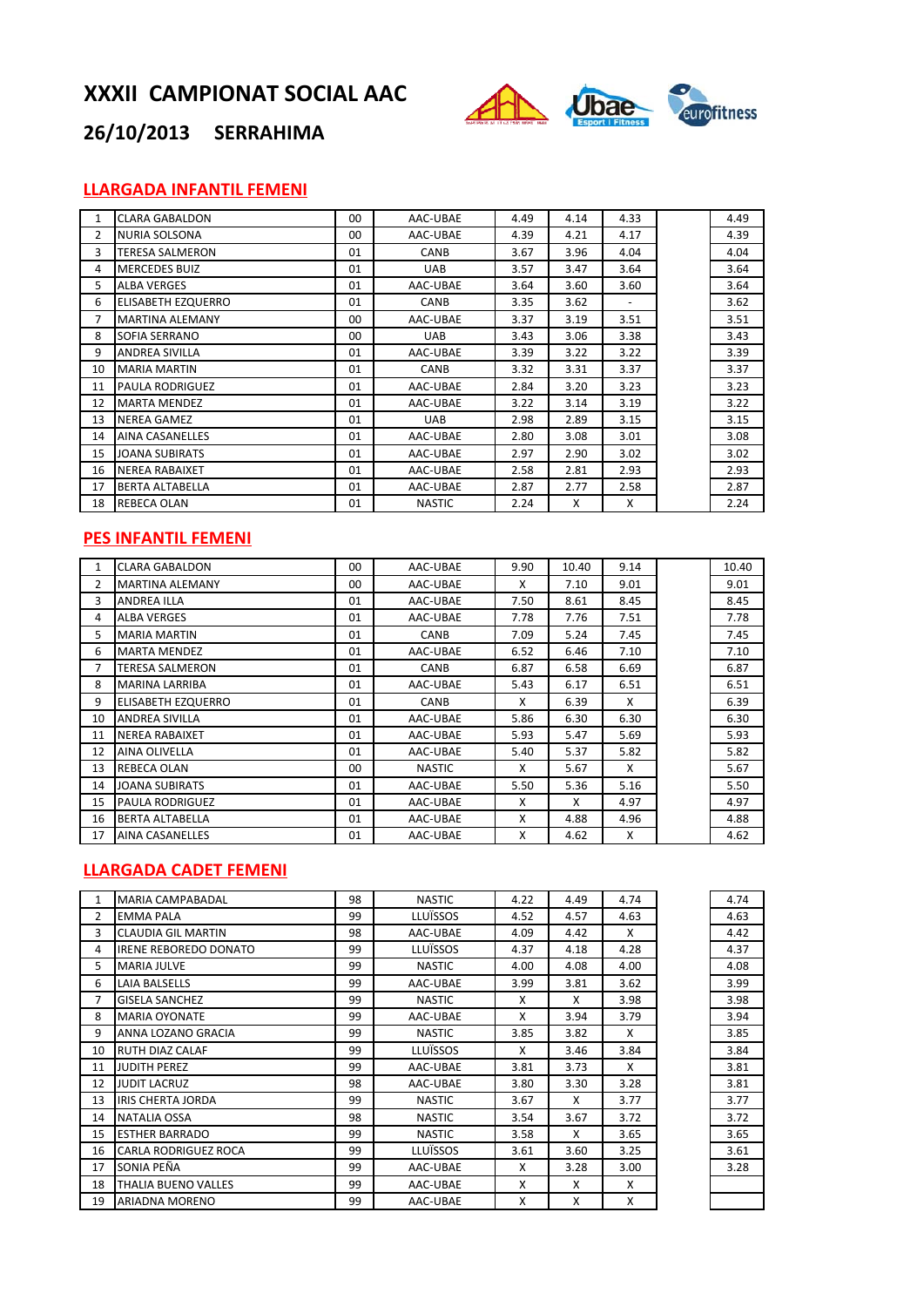

# **26/10/2013 SERRAHIMA**

## **LLARGADA CADET FEMENI (Vents)**

| $\mathbf{1}$   | <b>MARIA CAMPABADAL</b>      | 98 | <b>NASTIC</b> | $-1,6$      | $-0,9$      | $-1,1$      |
|----------------|------------------------------|----|---------------|-------------|-------------|-------------|
| $\overline{2}$ | <b>EMMA PALA</b>             | 99 | LLUÏSSOS      | 0           | 0,6         | $-0,1$      |
| 3              | <b>CLAUDIA GIL MARTIN</b>    | 98 | AAC-UBAE      | $-1,7$      | 1,1         | $-0,3$      |
| 4              | <b>IRENE REBOREDO DONATO</b> | 99 | LLUÏSSOS      | $-0,1$      | $-1,7$      | $-0,3$      |
| 5              | <b>MARIA JULVE</b>           | 99 | <b>NASTIC</b> | $\Omega$    | $-0,5$      | 0,2         |
| 6              | <b>LAIA BALSELLS</b>         | 99 | AAC-UBAE      | $-1,5$      | 0,6         | $-0,6$      |
| $\overline{7}$ | <b>GISELA SANCHEZ</b>        | 99 | <b>NASTIC</b> | $\Omega$    | $-0,1$      | 0           |
| 8              | <b>MARIA OYONATE</b>         | 99 | AAC-UBAE      | $\mathbf 0$ | $-0,1$      | $-0,1$      |
| 9              | ANNA LOZANO GRACIA           | 99 | <b>NASTIC</b> | $-2$        | $-1,5$      | $-0,1$      |
| 10             | <b>RUTH DIAZ CALAF</b>       | 99 | LLUÏSSOS      | $-0,2$      | $-0,1$      | 0           |
| 11             | <b>JUDITH PEREZ</b>          | 99 | AAC-UBAE      | 0           | 0           | $-0,2$      |
| 12             | <b>JUDIT LACRUZ</b>          | 98 | AAC-UBAE      | 0           | $-0,4$      | $-0,9$      |
| 13             | <b>IRIS CHERTA JORDA</b>     | 99 | <b>NASTIC</b> | $\mathbf 0$ | 0,4         | $-1,8$      |
| 14             | <b>NATALIA OSSA</b>          | 98 | <b>NASTIC</b> | $\mathbf 0$ | 1,2         | 0           |
| 15             | <b>ESTHER BARRADO</b>        | 99 | <b>NASTIC</b> | $-0,5$      | $-0,1$      | $-0,1$      |
| 16             | <b>CARLA RODRIGUEZ ROCA</b>  | 99 | LLUÏSSOS      | $\Omega$    | $-0,7$      | $\mathbf 0$ |
| 17             | SONIA PEÑA                   | 99 | AAC-UBAE      | $-0,6$      | $\mathbf 0$ | $-0,5$      |
| 18             | THALIA BUENO VALLES          | 99 | AAC-UBAE      | $-0,2$      | 1,2         | $-0,8$      |
| 19             | <b>ARIADNA MORENO</b>        | 99 | AAC-UBAE      | $-1,1$      | 1,8         | $-0,1$      |
|                |                              |    |               |             |             |             |

## **PES CADET FEMENI**

|                | <b>LAIA VEGA</b>          | 98 | AAC-UBAE      | X                        | 8.85 | 8.59 | 8.85 |
|----------------|---------------------------|----|---------------|--------------------------|------|------|------|
| 2              | <b>CLAUDIA GIL MARTIN</b> | 98 | AAC-UBAE      | ۰                        |      | 8.28 | 8.28 |
| 3              | <b>IRIS CHERTA JORDA</b>  | 99 | <b>NASTIC</b> | 6.59                     | 6.78 | 6.25 | 6.78 |
| 4              | <b>IRENE BENITO</b>       | 99 | CANB          | 5.04                     | 6.51 | 5.43 | 6.51 |
| 5.             | <b>MARIA OYONATE</b>      | 99 | AAC-UBAE      | 6.28                     | 6.19 | 6.50 | 6.50 |
| 6              | <b>JUDIT LACRUZ</b>       | 98 | AAC-UBAE      | 5.68                     | 5.94 | 5.72 | 5.94 |
| $\overline{7}$ | <b>GISELA SANCHEZ</b>     | 99 | <b>NASTIC</b> | 5.58                     | 5.86 | X    | 5.86 |
| 8              | <b>MARIA MOLINO</b>       | 99 | AAC-UBAE      | 5.23                     | 5.09 | 5.60 | 5.60 |
| 9              | <b>SIRA GARCIA</b>        | 98 | AAC-UBAE      | X                        | 4.60 | 5.42 | 5.42 |
| 10             | <b>SARA ORTEGA</b>        | 98 | AAC-UBAE      | 5.28                     | X    | 4.48 | 5.28 |
| 11             | <b>LAIA BALSELLS</b>      | 99 | AAC-UBAE      | $\overline{\phantom{a}}$ |      | 5.06 | 5.06 |
| 12             | <b>NURIA EL KHALIFI</b>   | 99 | AAC-UBAE      | 4.04                     | 4.99 | 5.00 | 5.00 |
| 13             | <b>MARINA GONZALEZ</b>    | 98 | AAC-UBAE      | 4.90                     | 4.32 | 4.43 | 4.90 |

## **LLARGADA PRE‐BENJAMI / NIN MASCULI PROVA REALITZADA SENSE JUTGES**

| 1              | <b>BERNAT PUJADAS</b>  | 06 | CANB        | 2.20 | 2.64           |  | 2.64 |
|----------------|------------------------|----|-------------|------|----------------|--|------|
| $\overline{2}$ | POL BRAJONES           | 06 | AAC-UBAE    | 2.00 | 2.30           |  | 2.30 |
| 3              | <b>ORIOL BARCELO</b>   | 06 | AAC-UBAE    | 2.20 | 1.80           |  | 2.20 |
| 4              | <b>RUBEN TEJEIRO</b>   | 06 | CANB        | 1.30 | 2.20           |  | 2.20 |
| 5              | <b>JOAN PRENAFETA</b>  | 06 | CANB        | 2.20 | 2.00           |  | 2.20 |
| 6              | <b>ARKAITZ ESTREM</b>  | 06 | AAC-UBAE    | 1.70 | 2.20           |  | 2.20 |
| 7              | POL NOVOA DE MANUEL    | 08 | AAC-UBAE    | 2.10 | 1.50           |  | 2.10 |
| 8              | <b>POL PEREZ</b>       | 07 | AAC-UBAE    | 2.10 | 0.60           |  | 2.10 |
| 9              | DARIO GALLARDO         | 07 | <b>CANB</b> | 1.60 | 2.10           |  | 2.10 |
| 10             | <b>EDUARD PASTOR</b>   | 07 | AAC-UBAE    | 2.05 | 1.20           |  | 2.05 |
| 11             | <b>ABEL RIBA</b>       | 06 | AAC-UBAE    | 2.00 | 1.50           |  | 2.00 |
| 12             | <b>JORGE RODRIGUEZ</b> | 08 | AAC-UBAE    | 1.40 | 2.00           |  | 2.00 |
| 13             | <b>ETIENNE DIAZ</b>    | 08 | AAC-UBAE    | 2.00 | $\blacksquare$ |  | 2.00 |
| 14             | <b>PAU ANDUREN</b>     | 07 | CANB        | 2.00 | 1.80           |  | 2.00 |
| 15             | YAGO MOYA              | 07 | <b>UAB</b>  | 2.00 | 1.00           |  | 2.00 |
| 16             | ISAAC IBAÑEZ           | 08 | <b>UAB</b>  | 1.60 | 1.98           |  | 1.98 |
| 17             | <b>POL OLIVEROS</b>    | 06 | AAC-UBAE    | 1.90 | 0.65           |  | 1.90 |
| 18             | <b>ENEAS MARIN</b>     | 08 | AAC-UBAE    | 0.40 | 1.85           |  | 1.85 |
| 19             | <b>MARC BOLDO</b>      | 07 | <b>UAB</b>  | 1.80 | 1.80           |  | 1.80 |
| 20             | <b>ALEX ARMENTEROS</b> | 08 | <b>UAB</b>  | 1.30 | 1.80           |  | 1.80 |
| 21             | <b>ABRIL GUTIERREZ</b> | 08 | AAC-UBAE    | 1.70 | 0.60           |  | 1.70 |
| 22             | <b>VICTOR LEON</b>     | 06 | <b>CANB</b> | 1.60 | 1.70           |  | 1.70 |
| 23             | <b>BIEL TESTURI</b>    | 09 | <b>UAB</b>  | 1.30 | 1.70           |  | 1.70 |
| 24             | <b>UNAI YUSTE</b>      | 07 | AAC-UBAE    | 1.50 | 1.60           |  | 1.60 |
| 25             | <b>TEO YAGÜE</b>       | 07 | CANB        | 1.60 | 1.60           |  | 1.60 |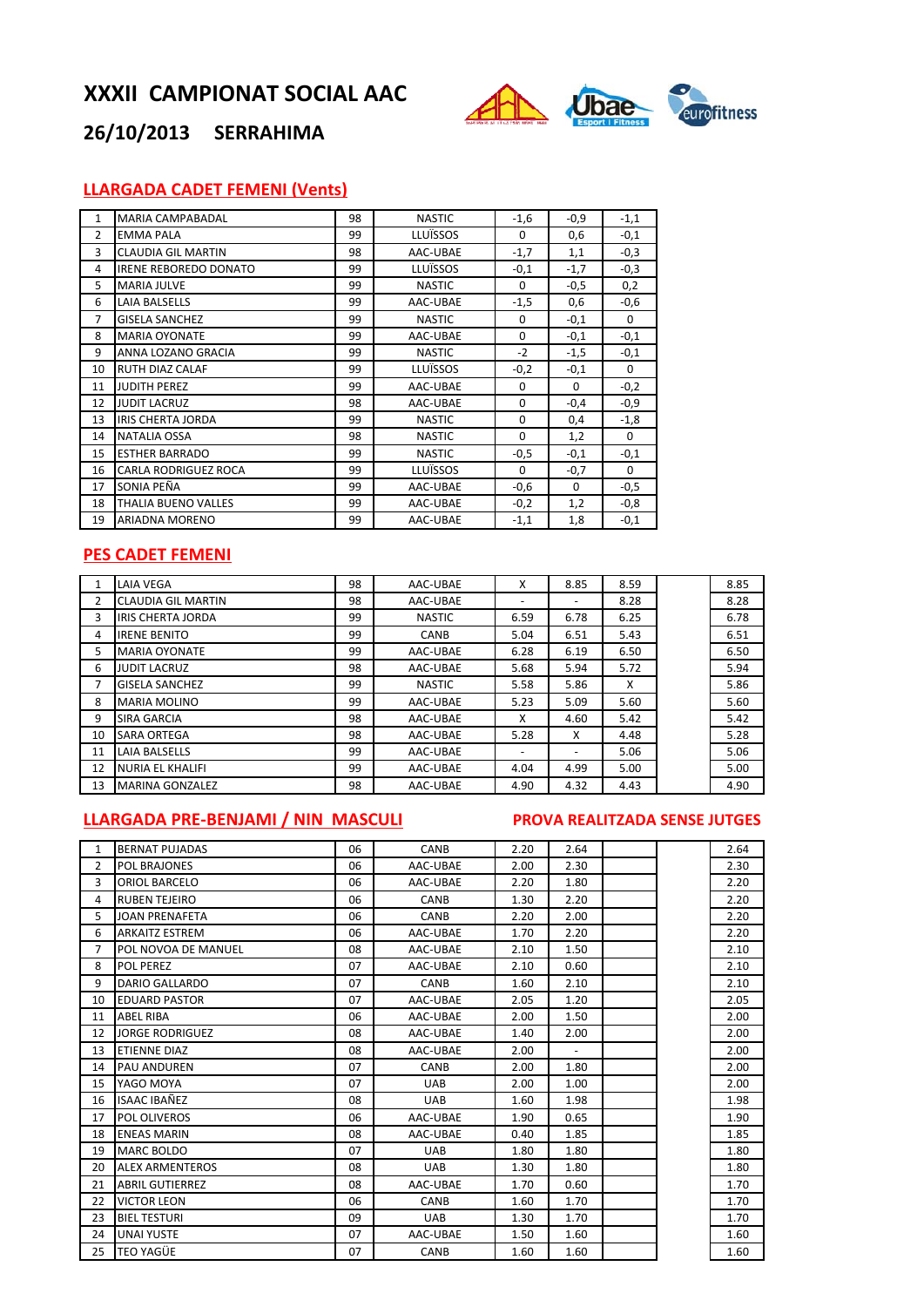

# **26/10/2013 SERRAHIMA**

## **LLARGADA PRE‐BENJAMI / NIN MASC (Cont) PROVA REALITZADA SENSE JUTGES**

| 26 | <b>MARC REY</b>        | 07 | CANB        | 1.40 | 1.60                     |  | 1.60 |
|----|------------------------|----|-------------|------|--------------------------|--|------|
| 27 | JORDI MUÑOZ            | 08 | <b>UAB</b>  | 1.20 | 1.55                     |  | 1.55 |
| 28 | <b>BRUNO FERNANDEZ</b> | 09 | AAC-UBAE    | 0.60 | 1.50                     |  | 1.50 |
| 29 | <b>QUIM ALEMANY</b>    | 09 | AAC-UBAE    | 1.50 | $\overline{\phantom{a}}$ |  | 1.50 |
| 30 | <b>UNAI MONROY</b>     | 08 | <b>CANB</b> | 1.50 | 1.33                     |  | 1.50 |
| 31 | <b>PAU FERNANDEZ</b>   | 08 | <b>CANB</b> | 1.50 | 1.20                     |  | 1.50 |
| 32 | <b>JUAN SANTOJA</b>    | 07 | <b>UAB</b>  | 1.50 | 1.25                     |  | 1.50 |
| 33 | <b>POL REÑE</b>        | 07 | CANB        | 0.50 | 1.30                     |  | 1.30 |
| 34 | <b>JOSEP VILLAR</b>    | 08 | <b>UAB</b>  | 1.00 | 1.20                     |  | 1.20 |
| 35 | <b>ALEX GOMEZ</b>      | 08 | <b>UAB</b>  | 0.60 | 1.10                     |  | 1.10 |
| 36 | <b>URIEL APARICI</b>   | 09 | <b>UAB</b>  | 0.90 | 1.10                     |  | 1.10 |
| 37 | <b>ALBERT VIDAL</b>    | 09 | CANB        | 1.00 | 0.90                     |  | 1.00 |
| 38 | PEDRO CUCA             | 07 | <b>UAB</b>  | 0.80 | 1.00                     |  | 1.00 |
| 39 | POL OCHOA              | 09 | AAC-UBAE    | 0.90 | 0.65                     |  | 0.90 |
| 40 | <b>ORIOL YUSTE</b>     | 10 | AAC-UBAE    | 0.20 | 0.50                     |  | 0.50 |

## **LLARGADA BENJAMI MASCULI PROVA REALITZADA SENSE JUTGES**

| 1              | <b>JOSEP PARAMO</b>     | 04 | AAC-UBAE      | 3.08 | 2.85 | 3.05 | 30.8 |
|----------------|-------------------------|----|---------------|------|------|------|------|
| $\overline{2}$ | <b>FRAN VEGA</b>        | 04 | <b>UAB</b>    | 2.89 | X    | 3.42 | 3.42 |
| 3              | <b>GERARD RODRIGUEZ</b> | 04 | <b>UAB</b>    | 3.20 | 3.20 | 3.30 | 3.30 |
| 4              | <b>MARIO TOVAL</b>      | 04 | AAC-UBAE      | 2.33 | 3.22 | 2.42 | 3.22 |
| 5              | <b>JAN FRANCO</b>       | 05 | AAC-UBAE      | 3.19 | X    | 2.93 | 3.19 |
| 6              | VICTOR MUÑOZ            | 04 | CANB          | 2.87 | 3.16 | 3.00 | 3.16 |
| $\overline{7}$ | LUCA VAZQUEZ            | 04 | <b>NASTIC</b> | 3.10 | 2.95 | 2.80 | 3.10 |
| 8              | <b>ADRIAN GOMEZ</b>     | 05 | <b>UAB</b>    | 2.99 | 2.86 | 2.88 | 2.99 |
| 9              | <b>ANIOL TORRES</b>     | 04 | AAC-UBAE      | 2.83 | 2.30 | 2.85 | 2.85 |
| 10             | <b>JOAN SOLINA</b>      | 04 | CANB          | 2.04 | 2.85 | 2.40 | 2.85 |
| 11             | <b>SERGI CASTELL</b>    | 05 | AAC-UBAE      | 2.72 | 2.50 | 2.82 | 2.82 |
| 12             | <b>DANIEL GARCIA</b>    | 05 | AAC-UBAE      | 2.43 | 1.60 | 2.93 | 2.73 |
| 13             | <b>HECTOR GOMEZ</b>     | 05 | <b>UAB</b>    | X    | 2.62 | 2.50 | 2.62 |
| 14             | <b>NIL SHARMA</b>       | 05 | AAC-UBAE      | 2.61 | 2.36 | 2.49 | 2.61 |
| 15             | <b>GERARD PARENT</b>    | 04 | AAC-UBAE      | 2.55 | 2.25 | 2.58 | 2.58 |
| 16             | <b>MARTI SIVIL</b>      | 04 | AAC-UBAE      | 2.40 | 2.58 | 2.53 | 2.58 |
| 17             | <b>IVAN VALENZUELA</b>  | 04 | CANB          | 2.30 | 1.60 | 2.38 | 2.38 |
| 18             | <b>QUIM NOVOA</b>       | 05 | CANB          | 2.05 | 2.35 | 2.10 | 2.35 |
| 19             | DAVID ROCA              | 05 | CANB          | 2.28 | 2.30 | 2.05 | 2.30 |
| 20             | <b>ENZO MARIN</b>       | 04 | AAC-UBAE      | X    | X    | 2.28 | 2.28 |
| 21             | <b>JORDI FORNOS</b>     | 05 | AAC-UBAE      | 2.22 | 1.88 | 2.25 | 2.25 |
| 22             | <b>MARTI BOTINES</b>    | 05 | AAC-UBAE      | 2.18 | X    | 2.20 | 2.20 |
| 23             | <b>ARNAU SUIL</b>       | 05 | AAC-UBAE      | 2.20 | 2.20 | 1.80 | 2.20 |
| 24             | <b>SOREN CARRASCO</b>   | 05 | AAC-UBAE      | 2.12 | 2.10 | 2.02 | 2.12 |
| 25             | <b>PAU RUBIO</b>        | 05 | AAC-UBAE      | 2.05 | 2.10 | 1.62 | 2.10 |
| 26             | PERE BALLART            | 05 | AAC-UBAE      | 2.08 | X    | 1.90 | 2.08 |
| 27             | <b>EZEQUIEL GRACIA</b>  | 05 | CANB          | 1.64 | 2.08 | 2.00 | 2.08 |
| 28             | <b>IXI'IM RODRIGUEZ</b> | 05 | AAC-UBAE      | 2.02 | 1.94 | 2.08 | 2.08 |
| 29             | <b>MIGUEL TOLEDO</b>    | 05 | AAC-UBAE      | 1.75 | 1.70 | .187 | 1.87 |

### **PES BENJAMI MASCULI PROVA REALITZADA SENSE JUTGES**

|                | <b>ANIOL TORRES</b>     | 04  | AAC-UBAE      | 5.62 | X    | 5.33 | 5.62 |
|----------------|-------------------------|-----|---------------|------|------|------|------|
| $\overline{2}$ | <b>JOSEP PARAMO</b>     | 04  | AAC-UBAE      | 3.46 | 3.40 | 5.50 | 5.50 |
| 3              | <b>EZEQUIEL GRACIA</b>  | 05  | <b>CANB</b>   | X    | 4.40 | 5.20 | 5.20 |
| 4              | <b>FRAN VEGA</b>        | 04  | <b>UAB</b>    | 5.04 | 4.30 | 5.09 | 5.09 |
| 5              | <b>GERARD RODRIGUEZ</b> | 04  | <b>UAB</b>    | 3.73 | 4.57 | 4.33 | 4.57 |
| 6              | <b>SERGI CASTELL</b>    | 05  | AAC-UBAE      | x    | 3.80 | 4.53 | 4.53 |
| $\overline{7}$ | LUCA VAZQUEZ            | 04  | <b>NASTIC</b> | 4.08 | 4.48 | 4.22 | 4.48 |
| 8              | <b>IVAN VALENZUELA</b>  | 04  | <b>CANB</b>   | 3.69 | 4.34 | 4.44 | 4.44 |
| 9              | <b>JOAN SOLINA</b>      | 04  | <b>CANB</b>   | 3.64 | 4.32 | 3.80 | 4.32 |
| 10             | <b>DANIEL GARCIA</b>    | 05  | AAC-UBAE      | 4.02 | X    | 4.26 | 4.26 |
| 11             | <b>JORDI FORNOS</b>     | 05  | AAC-UBAE      | 3.38 | 3.38 | 4.00 | 4.00 |
| 12             | <b>MARTI BOTINES</b>    | 05  | AAC-UBAE      | 2.98 | X    | 3.96 | 3.96 |
| 13             | <b>HECTOR GOMEZ</b>     | 0.5 | <b>UAB</b>    | 3.95 | 3.64 | 3.14 | 3.95 |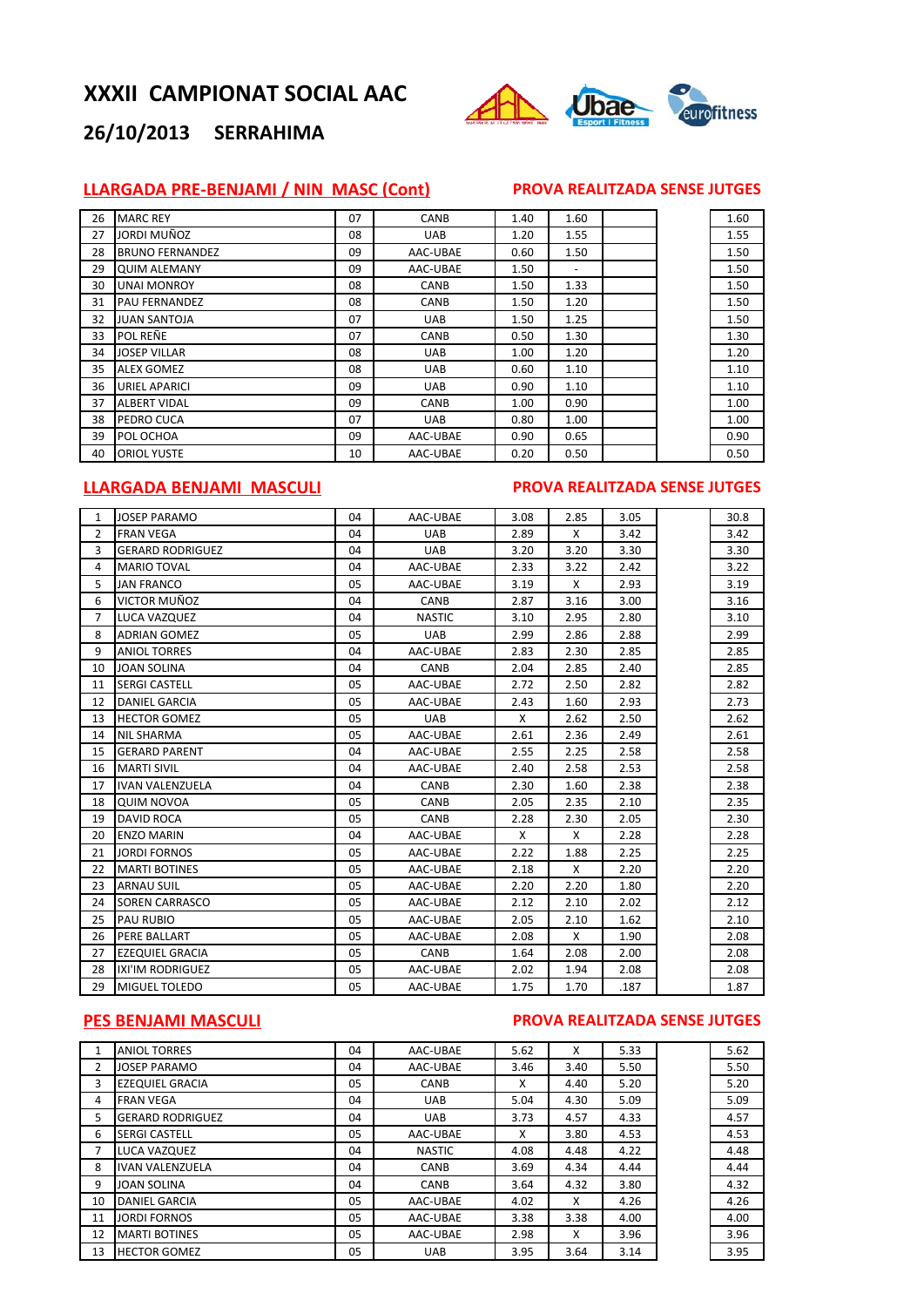

## **26/10/2013 SERRAHIMA**

#### **PES BENJAMI MASCULI (Cont) PROVA REALITZADA SENSE JUTGES**

| 14 | <b>DAVID ROCA</b>     | 05 | <b>CANB</b> | 3.20                     | 3.85 | X    | 3.85 |
|----|-----------------------|----|-------------|--------------------------|------|------|------|
| 15 | <b>ENZO MARIN</b>     | 04 | AAC-UBAE    | 3.83                     | 3.14 | 3.58 | 3.83 |
| 16 | <b>QUIM NOVOA</b>     | 05 | CANB        | 3.74                     | 3.33 | 3.46 | 3.74 |
| 17 | <b>MARIO TOVAL</b>    | 04 | AAC-UBAE    | 3.23                     | 3.46 | 3.70 | 3.70 |
| 18 | <b>SOREN CARRASCO</b> | 05 | CANB        | 3.08                     | 3.68 | X    | 3.68 |
| 19 | <b>GERARD PARENT</b>  | 04 | AAC-UBAE    | $\overline{\phantom{0}}$ | 3.22 | 3.61 | 3.61 |
| 20 | <b>MIGUEL TOLEDO</b>  | 05 | AAC-UBAE    | 3.15                     | 2.36 | 3.58 | 3.58 |
| 21 | <b>MARTI SIVIL</b>    | 04 | AAC-UBAE    | 3.51                     | 2.63 | 3.30 | 3.51 |
| 22 | VICTOR MUÑOZ          | 04 | CANB        | 3.36                     | 2.84 | 2.90 | 3.36 |
| 23 | PERE BALLART          | 05 | AAC-UBAE    | X                        | 3.14 | 3.35 | 3.35 |
| 24 | PAU RUBIO             | 05 | AAC-UBAE    | X                        | 3.16 | 3.20 | 3.20 |
| 25 | <b>CRISTIAN VACA</b>  | 04 | <b>UAB</b>  | 2.60                     | 2.67 | 2.53 | 2.67 |
| 26 | IXI'IM RODRIGUEZ      | 05 | AAC-UBAE    | 2.21                     | 2.50 | 2.34 | 2.50 |
| 27 | <b>ARNAU SUIL</b>     | 05 | AAC-UBAE    | 0.50                     | 1.95 | 1.69 | 1.95 |

## **LLARGADA ALEVI MASCULI PROVA REALITZADA SENSE JUTGES**

| $\mathbf{1}$   | <b>JOAN GEA</b>         | 02 | <b>UAB</b> | 3.51 | 3.60 | 3.89 | 3.89 |
|----------------|-------------------------|----|------------|------|------|------|------|
| $\overline{2}$ | LLUC BONAL              | 02 | AAC-UBAE   | 2.37 | 3.08 | 3.68 | 3.68 |
| 3              | <b>JOEL PEREZ</b>       | 03 | AAC-UBAE   | 3.46 | 2.80 | 3.64 | 3.64 |
| 4              | <b>ANDREU PERELLO</b>   | 03 | AAC-UBAE   | 3.49 | 2.21 | 3.52 | 3.52 |
| 5              | <b>JOAN COMAS</b>       | 03 | AAC-UBAE   | 3.43 | 3.42 | 3.30 | 3.43 |
| 6              | <b>AARON JURADO</b>     | 02 | AAC-UBAE   | X    | 3.08 | 3.40 | 3.40 |
| $\overline{7}$ | <b>JOEL GARCIA</b>      | 02 | AAC-UBAE   | 3.30 | 3.37 | 3.40 | 3.40 |
| 8              | <b>MARIO LOPEZ</b>      | 02 | <b>UAB</b> | 3.33 | 3.21 | 3.37 | 3.37 |
| 9              | <b>PAU CIVERA</b>       | 03 | AAC-UBAE   | X    | 3.21 | 3.35 | 3.35 |
| 10             | <b>MARCOS BAREA</b>     | 03 | <b>UAB</b> | 2.32 | 3.31 | 3.29 | 3.31 |
| 11             | <b>PAU HERNANDEZ</b>    | 02 | AAC-UBAE   | 3.18 | 3.09 | X    | 3.18 |
| 12             | JOSE MIGUEL SOLETO      | 03 | CANB       | 2.30 | 2.51 | 3.01 | 3.01 |
| 13             | <b>MARTI ALBARRAN</b>   | 02 | <b>UAB</b> | 2.80 | 2.89 | 2.56 | 2.89 |
| 14             | ALEX DE LA FUENTE       | 03 | AAC-UBAE   | 2.73 | 2.81 | 2.71 | 2.81 |
| 15             | <b>CRISTIAN SIVILLA</b> | 02 | AAC-UBAE   | 2.50 | 2.75 | 2.55 | 2.75 |
| 16             | <b>ERIC SANCHEZ</b>     | 02 | <b>UAB</b> | 2.39 | 2.52 | 2.74 | 2.74 |
| 17             | <b>JOAN GOL</b>         | 02 | AAC-UBAE   | 2.63 | X    | 2.28 | 2.63 |
| 18             | <b>GERARD MARTINEZ</b>  | 02 | LLUÏSSOS   | 2.46 | X    | 2.15 | 2.46 |
| 19             | <b>ORIOL BERZAL</b>     | 03 | CANB       | 2.10 | 2.05 | 2.17 | 2.17 |

## **PES ALEVI MASCULI PROVA REALITZADA SENSE JUTGES**

|                | <b>AARON JURADO</b>     | 02 | AAC-UBAE    | x    | 8.01 | 7.84 | 8.01 |
|----------------|-------------------------|----|-------------|------|------|------|------|
| $\overline{2}$ | <b>ARNAU GABALDON</b>   | 03 | AAC-UBAE    | 6.72 | 7.25 | 7.58 | 7.58 |
| 3              | <b>MARIO LOPEZ</b>      | 02 | <b>UAB</b>  | 7.05 | 6.57 | 7.57 | 7.57 |
| 4              | JOAN GEA                | 02 | <b>UAB</b>  | 7.45 | 7.03 | 6.96 | 7.45 |
| 5.             | JOEL CONEJERO           | 02 | AAC-UBAE    | 6.92 | 5.46 |      | 6.92 |
| 6              | <b>IVAN BENITO</b>      | 03 | CANB        | 6.29 | 6.79 | 5.58 | 6.79 |
| 7              | <b>GERARD MARTINEZ</b>  | 02 | LLUÏSSOS    | 6.44 | 5.02 | 5.65 | 6.44 |
| 8              | <b>CRISTIAN SIVILLA</b> | 02 | AAC-UBAE    | 4.55 | 6.18 | 5.08 | 6.18 |
| 9              | <b>JOEL GARCIA</b>      | 02 | AAC-UBAE    | X    | 6.14 | X    | 6.14 |
| 10             | <b>MARCOS BAREA</b>     | 03 | <b>UAB</b>  | 6.05 | 5.62 | 5.66 | 6.05 |
| 11             | JOAN GOL                | 02 | AAC-UBAE    | 5.40 | 5.56 | 5.49 | 5.49 |
| 12             | <b>ANDREU PERELLO</b>   | 03 | AAC-UBAE    | 5.05 | 4.96 | 4.93 | 5.05 |
| 13             | JOSE MIGUEL SOLETO      | 03 | CANB        | X    | 4.40 | 4.38 | 4.40 |
| 14             | <b>ORIOL BERZAL</b>     | 03 | <b>CANB</b> | 3.48 | 4.24 | 3.96 | 4.24 |

## **LLARGADA INFANTIL MASCULI**

|   | AREGA PUIG          | 01 | LLUÏSSOS | 3.00 | 4.51 | 4.19 | 4.51 |
|---|---------------------|----|----------|------|------|------|------|
| h | <b>ALEX SERRANO</b> | 01 | AAC-UBAE | 3.81 | 3.87 | 4.08 | 4.08 |
| 3 | <b>ORIOL LOPEZ</b>  | 01 | AAC-UBAE | 3.90 | 3.87 | 4.02 | 4.02 |
| 4 | POL COMAS           | 01 | AAC-UBAE | 3.87 | 3.93 | 4.01 | 4.01 |
|   | <b>JOEL LOPEZ</b>   | 01 | AAC-UBAE | 3.88 | Χ    | 3.81 | 3.88 |
| 6 | SIMON POMBO         | 01 | AAC-UBAE | X    | 3.68 | 3.79 | 3.79 |
|   | NIL CABANACH        | 01 | AAC-UBAE | 3.39 | 3.65 | 3.50 | 3.65 |